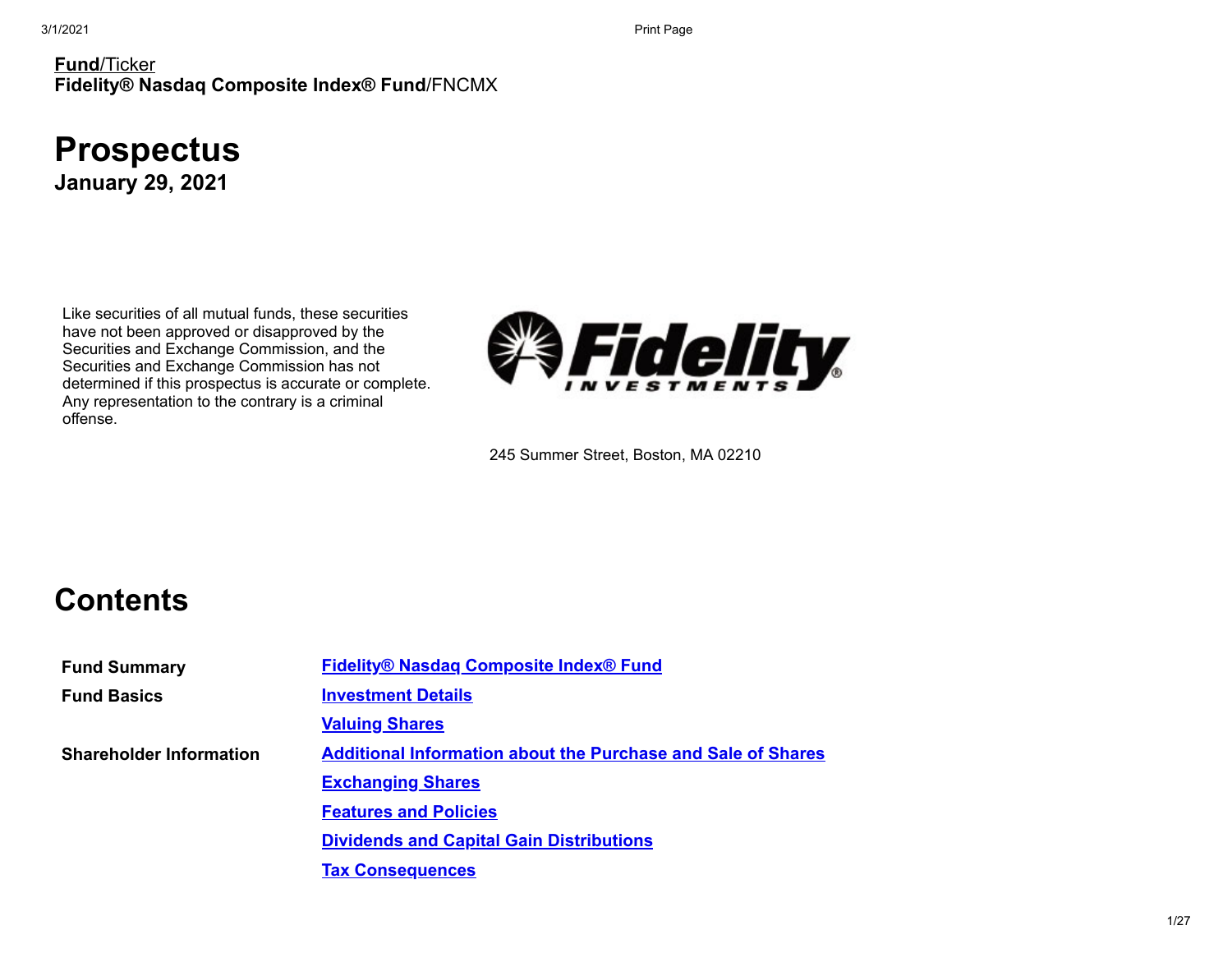| <b>Fund Services</b> | <b>Fund Management</b>              |
|----------------------|-------------------------------------|
|                      | <b>Fund Distribution</b>            |
| Appendix             | <b>Financial Highlights</b>         |
|                      | <b>Additional Index Information</b> |
|                      |                                     |

## **Fund Summary**

<span id="page-1-0"></span>**Fund: Fidelity® Nasdaq Composite Index® Fund**

### **Investment Objective**

The fund seeks to provide investment returns that closely correspond to the price and yield performance of the Nasdaq Composite Index®.

## **Fee Table**

The following table describes the fees and expenses that may be incurred when you buy and hold shares of the fund.

### **Shareholder fees**

**(fees paid directly from your investment)** None

### **Annual Operating Expenses**

**(expenses that you pay each year as a % of the value of your investment)**

| Management fee                                         | 0.24% |
|--------------------------------------------------------|-------|
| Distribution and/or Service (12b-1) fees               | None  |
| Other expenses                                         | 0.11% |
| Total annual operating expenses                        | 0.35% |
| Fee waiver and/or expense reimbursement <sup>(a)</sup> | 0.06% |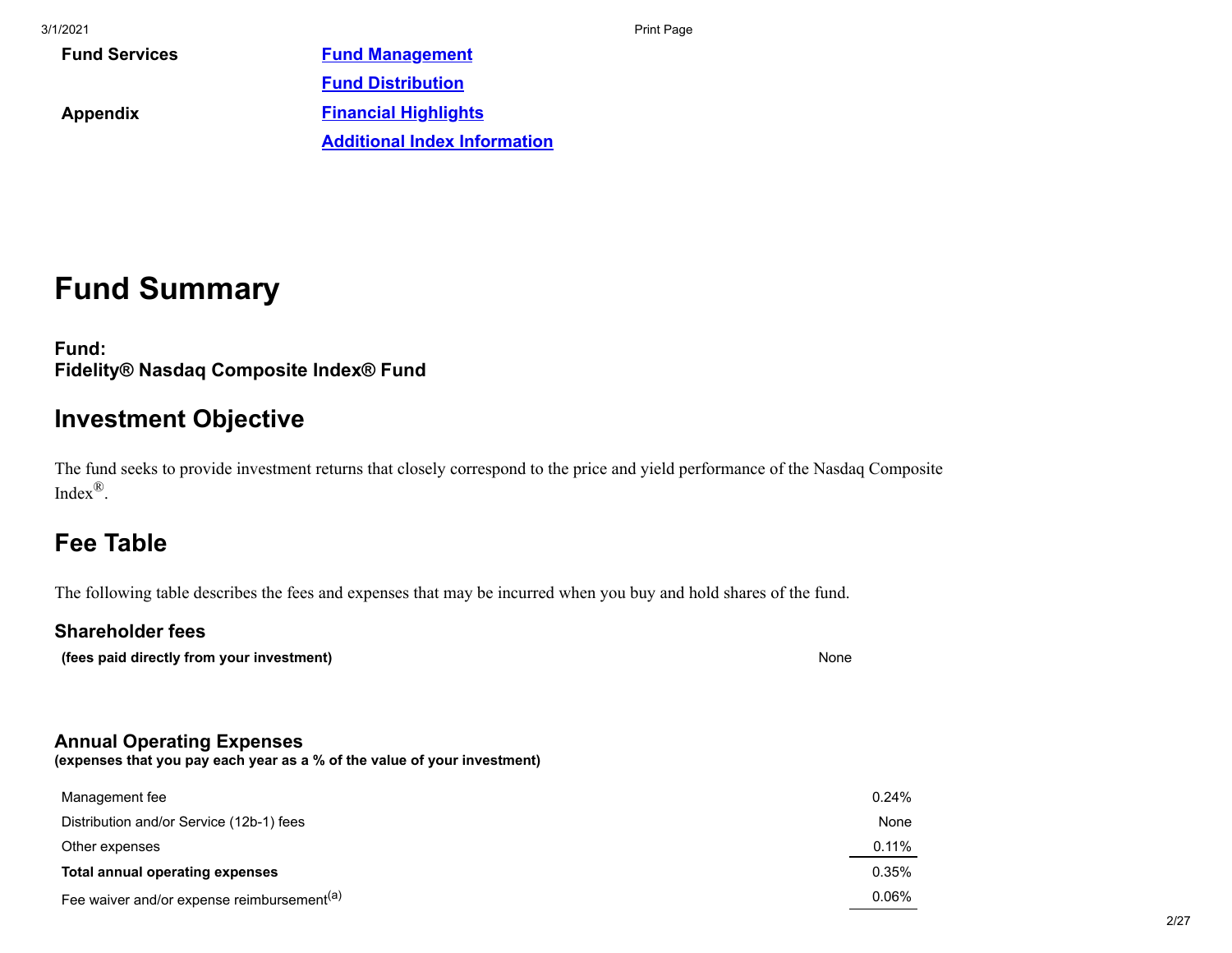#### **Total annual operating expenses after fee waiver and/or expense reimbursement** 0.29%

(a)*Fidelity Management & Research Company LLC (FMR) has contractually agreed to reimburse the fund to the extent that total operating expenses (excluding interest, certain taxes, fees and expenses of the Independent Trustees, proxy and shareholder meeting expenses, extraordinary expenses, and acquired fund fees and expenses, if any, as well as non-operating expenses such as brokerage commissions and fees and expenses associated with the fund's securities lending program, if applicable), as a percentage of its average net assets, exceed 0.29% (the Expense Cap). If at any time during the current fiscal year expenses for the fund fall below the Expense Cap. FMR reserves the right to recoup through the end of the fiscal year any expenses that were reimbursed during the current fiscal year up to, but not in excess of, the Expense Cap. This arrangement will remain in effect through March 31, 2022. FMR may not terminate this arrangement before the expiration date without the approval of the Board of Trustees and may extend it in its discretion after that date.*

This **example** helps compare the cost of investing in the fund with the cost of investing in other funds.

Let's say, hypothetically, that the annual return for shares of the fund is 5% and that your shareholder fees and the annual operating expenses for shares of the fund are exactly as described in the fee table. This example illustrates the effect of fees and expenses, but is not meant to suggest actual or expected fees and expenses or returns, all of which may vary. For every \$10,000 you invested, here's how much you would pay in total expenses if you sell all of your shares at the end of each time period indicated:

| 1 year   | \$30  |
|----------|-------|
| 3 years  | \$104 |
| 5 years  | \$188 |
| 10 years | \$435 |

#### **Portfolio Turnover**

The fund pays transaction costs, such as commissions, when it buys and sells securities (or "turns over" its portfolio). A higher portfolio turnover rate may indicate higher transaction costs and may result in higher taxes when fund shares are held in a taxable account. These costs, which are not reflected in annual operating expenses or in the example, affect the fund's performance. During the most recent fiscal year, the fund's portfolio turnover rate was 17% of the average value of its portfolio.

### **Principal Investment Strategies**

- Using statistical sampling techniques that take into account such factors as capitalization, industry exposures, dividend yield, price/earnings (P/E) ratio, price/book (P/B) ratio, and earnings growth to create a portfolio of securities listed in the index that have a similar investment profile to the entire index.
- Normally investing at least 80% of assets in common stocks included in the index.
- Lending securities to earn income for the fund.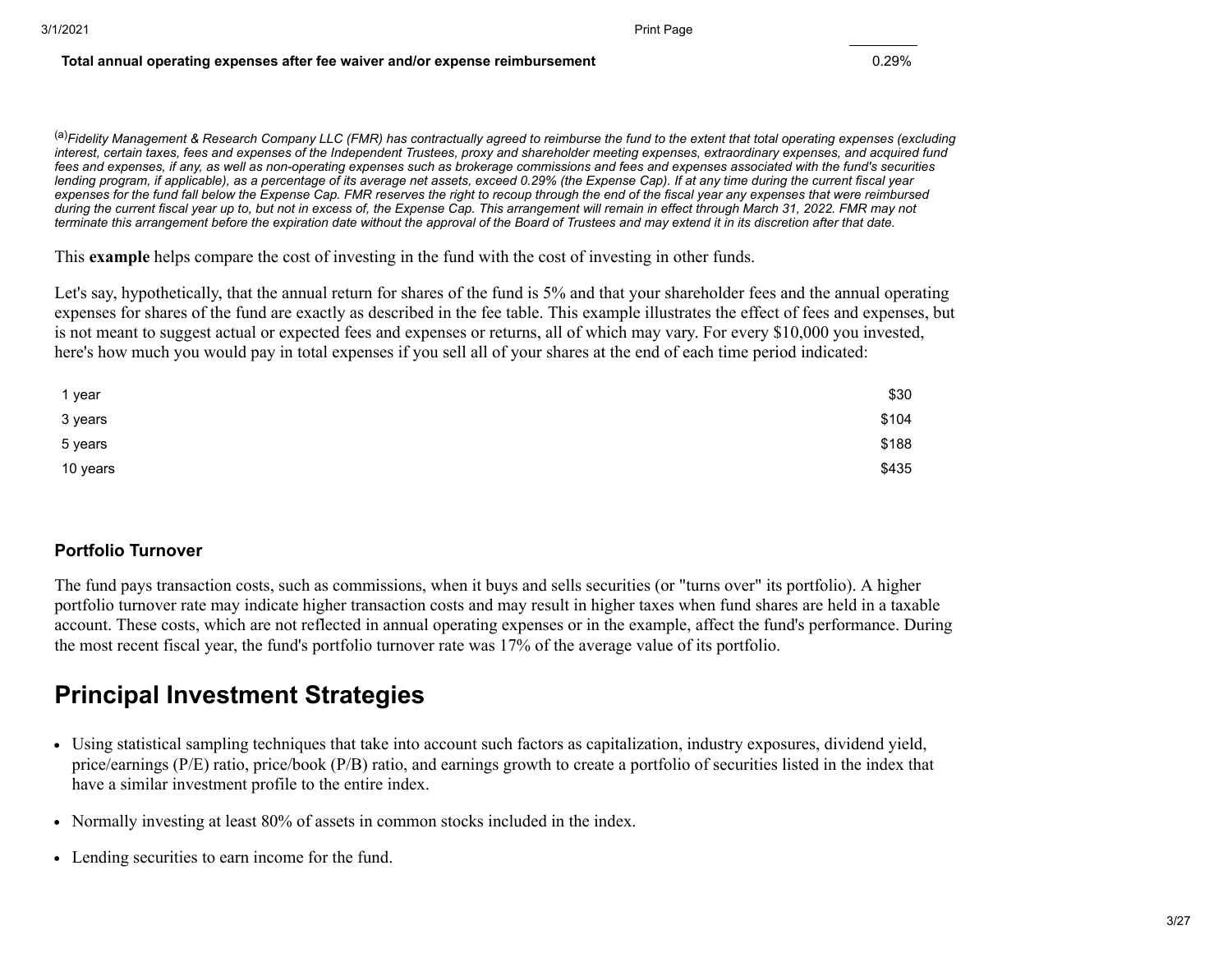The fund may operate as a non-diversified fund, as defined under the Investment Company Act of 1940 (1940 Act), to the approximate extent the index is non-diversified. The fund may therefore operate as non-diversified solely as a result of a change in relative market capitalization or index weighting of one or more constituents of the index.

### **Principal Investment Risks**

- *Stock Market Volatility.* Stock markets and, as a result, stock market indexes, are volatile and can decline significantly in response to adverse issuer, political, regulatory, market, or economic developments. Different parts of the market, including different market sectors, and different types of securities can react differently to these developments.
- *Technology Industry Concentration.* The technology industries can be significantly affected by obsolescence of existing technology, short product cycles, falling prices and profits, competition from new market entrants, and general economic conditions.
- *Issuer-Specific Changes.* The value of an individual security or particular type of security can be more volatile than, and can perform differently from, the market as a whole. Changes in the financial condition of an issuer or counterparty (e.g., brokerdealer or other borrower in a securities lending transaction) can increase the risk of default by an issuer or counterparty, which can affect a security's or instrument's value or result in delays in recovering securities and/or capital from a counterparty. The value of securities of smaller issuers can be more volatile than that of larger issuers.
- *Correlation to Index.* The performance of the fund and its underlying index may vary somewhat due to factors such as fees and expenses of the fund, transaction costs, sample selection, regulatory restrictions, and timing differences associated with additions to and deletions from the index. Errors in the construction or calculation of the index may occur from time to time and may not be identified and corrected for some period of time, which may have an adverse impact on the fund and its shareholders.
- *Passive Management Risk.* The fund is managed with a passive investment strategy, attempting to track the performance of an unmanaged index of securities, regardless of the current or projected performance of the fund's index or of the actual securities included in the index. This differs from an actively managed fund, which typically seeks to outperform a benchmark index. As a result, the fund's performance could be lower than actively managed funds that may shift their portfolio assets to take advantage of market opportunities or lessen the impact of a market decline or a decline in the value of one or more issuers. The fund may be concentrated to approximately the same extent that the fund's index concentrates in the securities of issuers in a particular industry or group of industries.
- *Mid Cap Investing.* The value of securities of medium size, less well-known issuers can perform differently from the market as a whole and other types of stocks and can be more volatile than that of larger issuers.
- *Small Cap Investing.* The value of securities of smaller, less well-known issuers can perform differently from the market as a whole and other types of stocks and can be more volatile than that of larger issuers.
- *Securities Lending Risk.* Securities lending involves the risk that the borrower may fail to return the securities loaned in a timely manner or at all. If the borrower defaults on its obligation to return the securities loaned because of insolvency or other reasons, a fund could experience delays and costs in recovering the securities loaned or in gaining access to the collateral.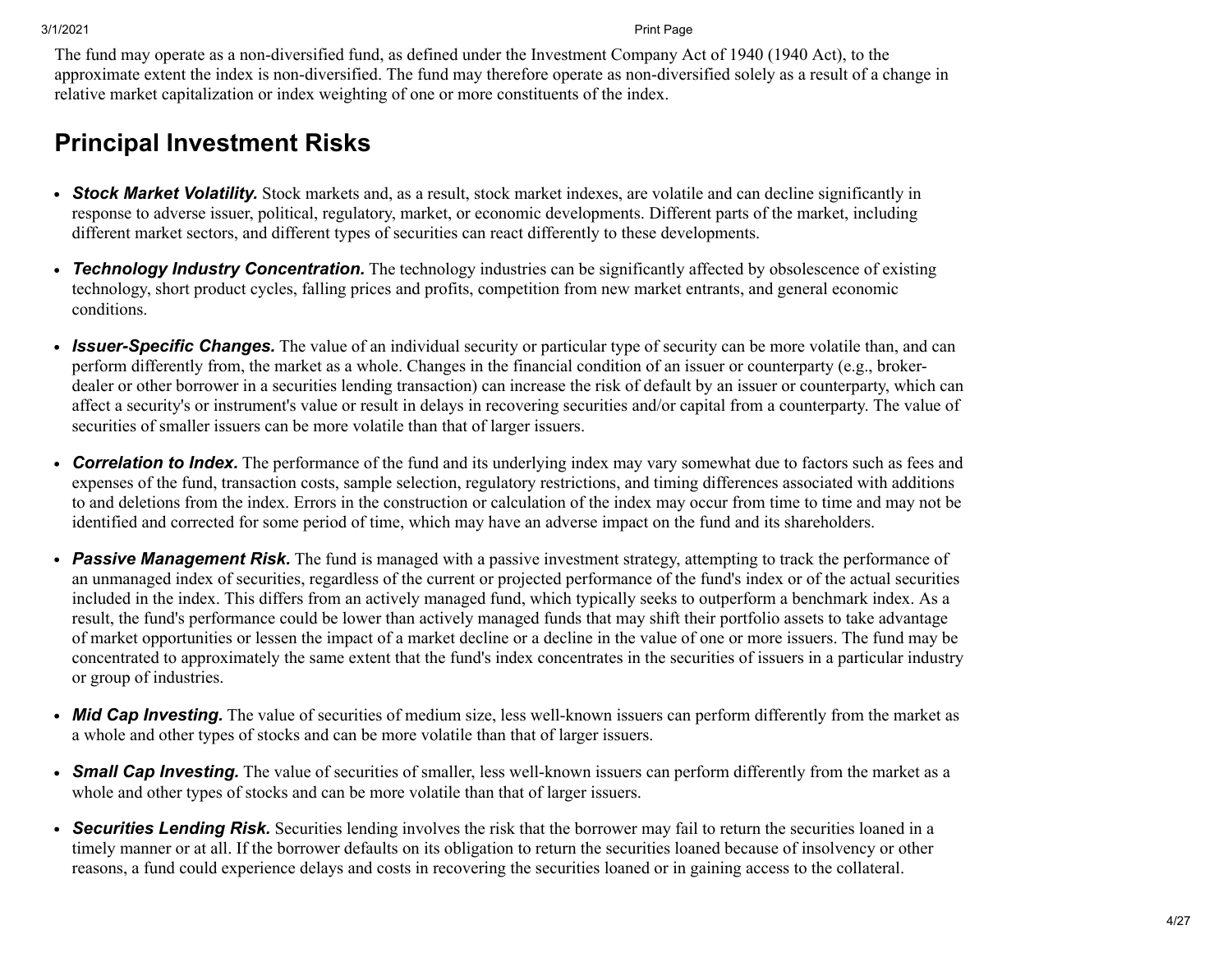In addition, the fund may operate as a non-diversified fund under the 1940 Act to the approximate extent the index is nondiversified. A non-diversified fund may invest a greater portion of its assets in securities of a smaller number of individual issuers than a diversified fund. As a result, changes in the market value of a single investment could cause greater fluctuations in share price than would occur in a more diversified fund.

An investment in the fund is not a deposit of a bank and is not insured or guaranteed by the Federal Deposit Insurance Corporation or any other government agency. You could lose money by investing in the fund.

## **Performance**

The following information is intended to help you understand the risks of investing in the fund. The information illustrates the changes in the performance of the fund's shares from year to year and compares the performance of the fund's shares to the performance of a securities market index over various periods of time. The index description appears in the "Additional Index Information" section of the prospectus. Past performance (before and after taxes) is not an indication of future performance.

Visit www.fidelity.com for more recent performance information.

#### **Year-by-Year Returns**



| During the periods shown in the chart: | Returns     | Quarter ended     |
|----------------------------------------|-------------|-------------------|
| Highest Quarter Return                 | 30.96%      | June 30, 2020     |
| Lowest Quarter Return                  | $(17.28)\%$ | December 31, 2018 |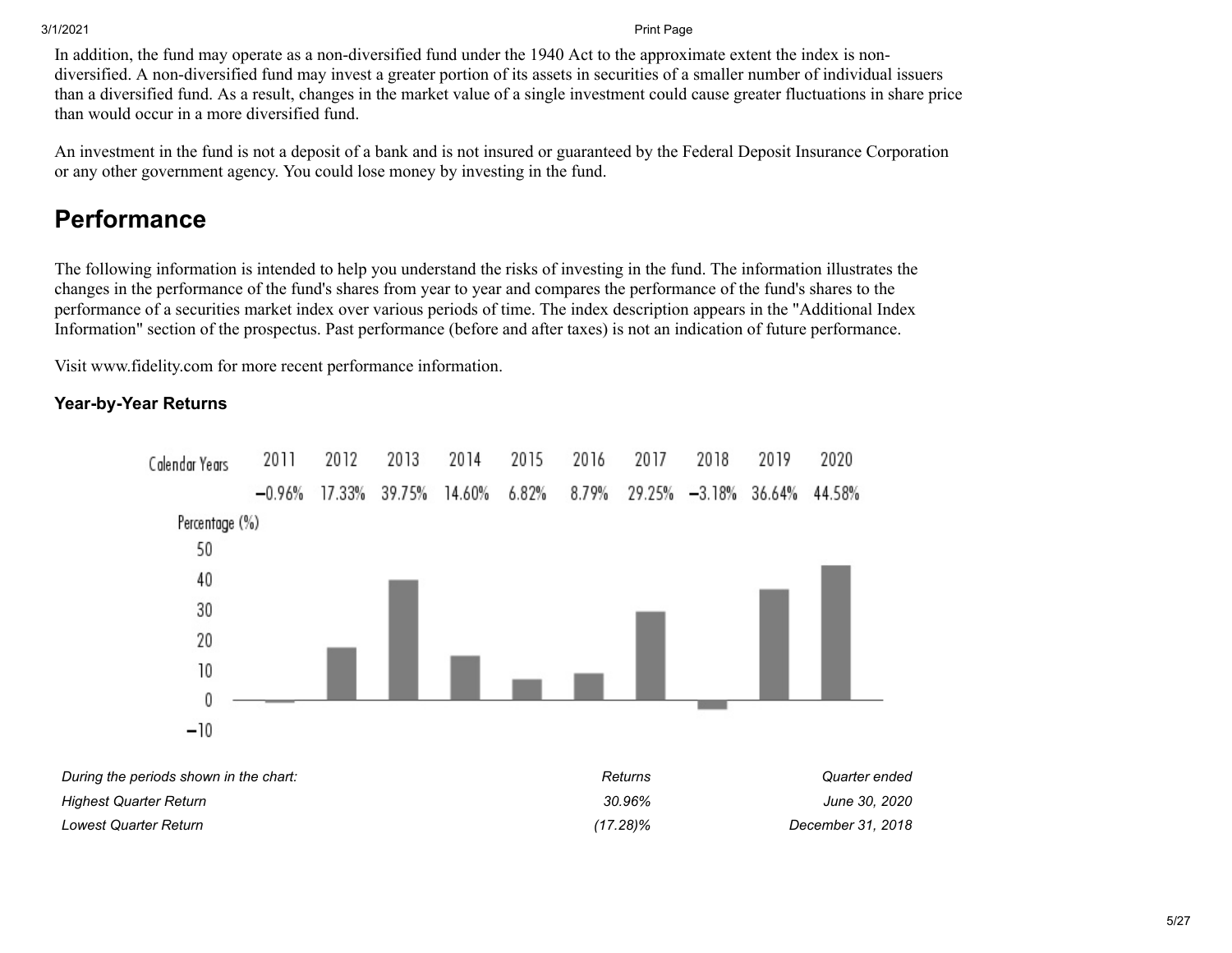#### **Average Annual Returns**

After-tax returns are calculated using the historical highest individual federal marginal income tax rates, but do not reflect the impact of state or local taxes. Actual after-tax returns may differ depending on your individual circumstances. The after-tax returns shown are not relevant if you hold your shares in a retirement account or in another tax-deferred arrangement, such as an employee benefit plan (profit sharing, 401(k), or 403(b) plan). Return After Taxes on Distributions and Sale of Fund Shares may be higher than other returns for the same period due to a tax benefit of realizing a capital loss upon the sale of fund shares.

| For the periods ended December 31, 2020                                         | Past 1 year | Past 5 years | Past 10 years |
|---------------------------------------------------------------------------------|-------------|--------------|---------------|
| Fidelity® Nasdag Composite Index® Fund                                          |             |              |               |
| <b>Return Before Taxes</b>                                                      | 44.58%      | 21.88%       | 18.25%        |
| <b>Return After Taxes on Distributions</b>                                      | 44.18%      | 21.32%       | 17.82%        |
| Return After Taxes on Distributions and Sale of Fund Shares                     | 26.39%      | 17.76%       | 15.52%        |
| Nasdag Composite Index®<br>(reflects no deduction for fees, expenses, or taxes) | 44.92%      | $22.12\%$    | 18.46%        |

### **Investment Adviser**

Fidelity Management & Research Company LLC (FMR) (the Adviser) is the fund's manager. Geode Capital Management, LLC (Geode) serves as a sub-adviser for the fund.

## **Portfolio Manager(s)**

Deane Gyllenhaal (senior portfolio manager) has managed the fund since September 2014.

Louis Bottari (senior portfolio manager) has managed the fund since January 2009.

Peter Matthew (portfolio manager) has managed the fund since August 2012.

Robert Regan (portfolio manager) has managed the fund since December 2016.

Payal Gupta (portfolio manager) has managed the fund since June 2019.

## **Purchase and Sale of Shares**

You may buy or sell shares through a Fidelity<sup>®</sup> brokerage or mutual fund account, through a retirement account, or through an investment professional. You may buy or sell shares in various ways: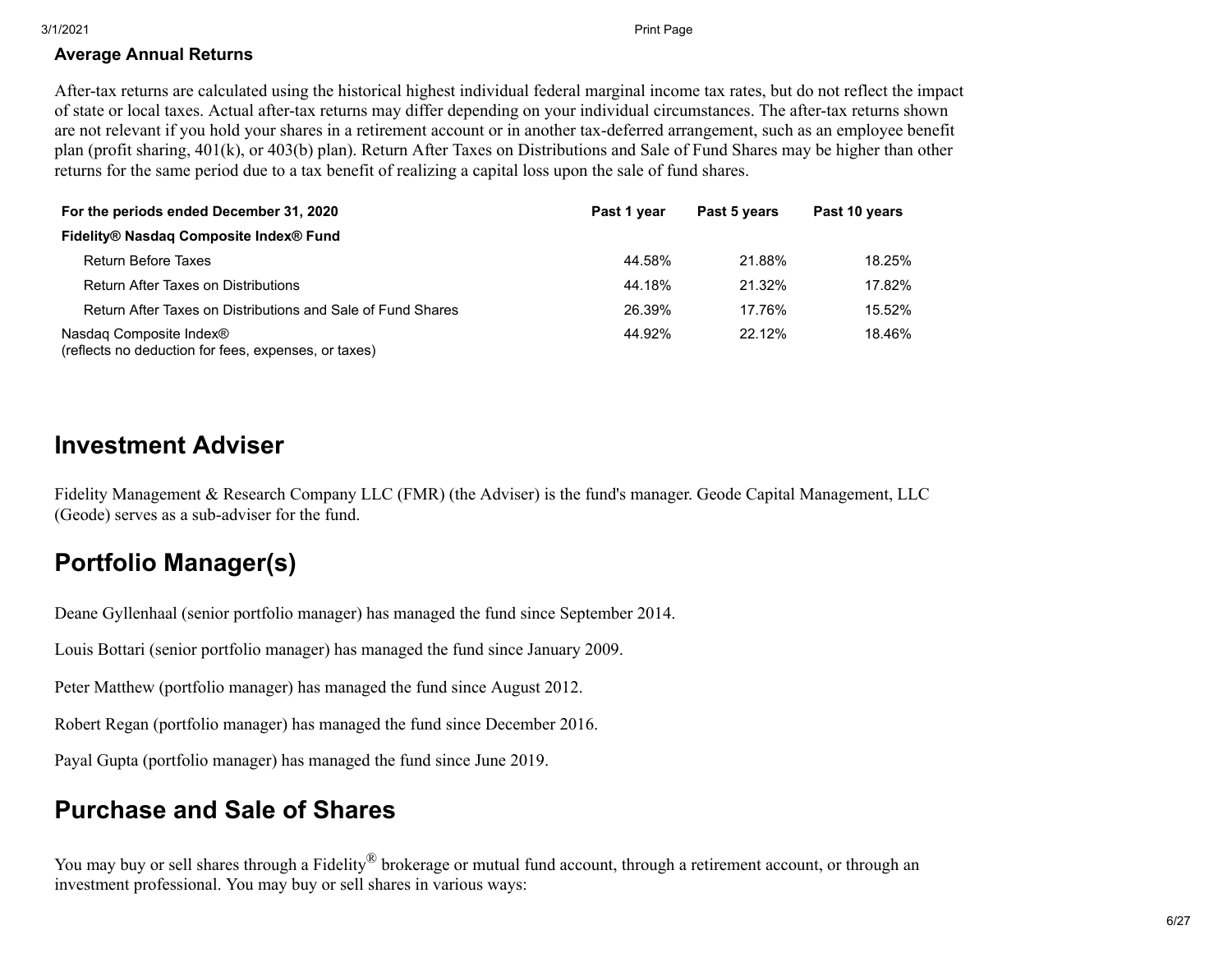**Internet**

**www.fidelity.com**

**Phone**

**Fidelity Automated Service Telephone (FAST®) 1-800-544-5555**

**To reach a Fidelity representative 1-800-544-6666**

**Mail**

**Additional purchases:**

**Redemptions:**

**Fidelity Investments P.O. Box 770001 Cincinnati, OH 45277-0003** **Fidelity Investments P.O. Box 770001 Cincinnati, OH 45277-0035**

**TDD- Service for the Deaf and Hearing Impaired**

#### **1-800-544-0118**

The price to buy one share is its net asset value per share (NAV). Shares will be bought at the NAV next calculated after an order is received in proper form.

The price to sell one share is its NAV. Shares will be sold at the NAV next calculated after an order is received in proper form.

The fund is open for business each day the New York Stock Exchange (NYSE) is open.

There is no purchase minimum for fund shares.

## **Tax Information**

Distributions you receive from the fund are subject to federal income tax and generally will be taxed as ordinary income or capital gains, and may also be subject to state or local taxes, unless you are investing through a tax-advantaged retirement account (in which case you may be taxed later, upon withdrawal of your investment from such account).

## **Payments to Broker-Dealers and Other Financial Intermediaries**

The fund, the Adviser, Fidelity Distributors Company LLC (FDC), and/or their affiliates may pay intermediaries, which may include banks, broker-dealers, retirement plan sponsors, administrators, or service-providers (who may be affiliated with the Adviser or FDC), for the sale of fund shares and related services. These payments may create a conflict of interest by influencing your intermediary and your investment professional to recommend the fund over another investment. Ask your investment professional or visit your intermediary's web site for more information.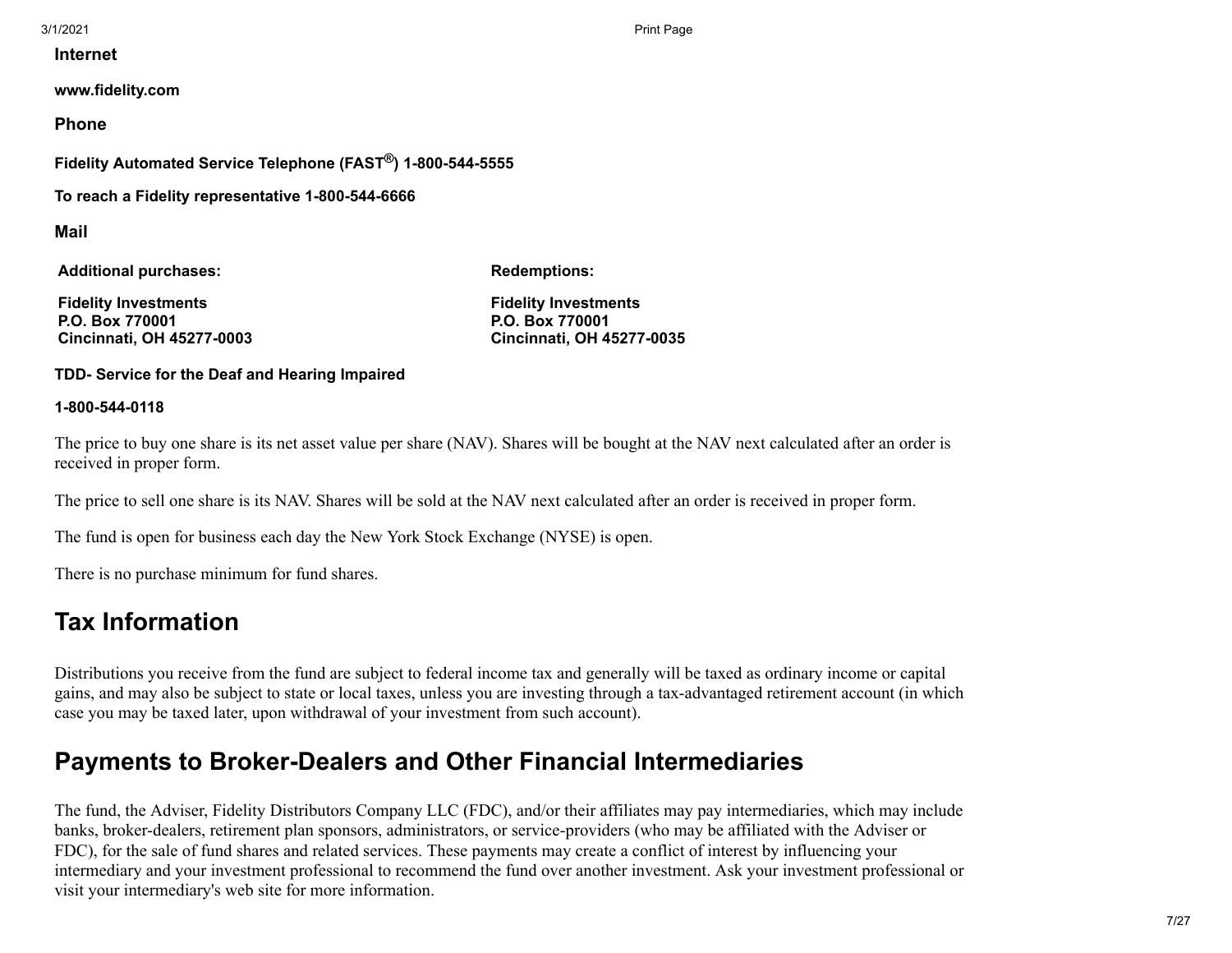# **Fund Basics**

### <span id="page-7-0"></span>**Investment Details**

#### *Investment Objective*

**Fidelity® Nasdaq Composite Index® Fund** seeks to provide investment returns that closely correspond to the price and yield performance of the Nasdaq Composite Index®.

#### *Principal Investment Strategies*

Geode intends to use statistical sampling techniques to attempt to replicate the returns of the index. Statistical sampling techniques attempt to match the investment characteristics of the index and the fund by taking into account such factors as capitalization, industry exposures, dividend yield, P/E ratio, P/B ratio, and earnings growth. Although the fund may not necessarily hold all of the same securities as the index, the fund generally invests in those constituents it does hold in approximately the same proportion as their index weightings.

Geode normally invests at least 80% of the fund's assets in common stocks included in the Nasdaq Composite Index®. The index is a widely recognized, market capitalization-weighted index that is designed to represent the performance of Nasdaq® securities and includes approximately 3,000 stocks.

The fund may operate as a non-diversified fund, as defined under the 1940 Act, to the approximate extent the index is nondiversified. The fund may therefore operate as non-diversified solely as a result of a change in relative market capitalization or index weighting of one or more constituents of the index. As a result, Geode may invest a significant percentage of the fund's assets in a single issuer or small number of issuers.

The fund may not track the index because differences between the index and the fund's portfolio can cause differences in performance. In addition, expenses and transaction costs, the size and frequency of cash flows into and out of the fund, and differences between how and when the fund and the index are valued can cause differences in performance.

Geode may lend the fund's securities to broker-dealers or other institutions to earn income for the fund.

If Geode's strategies do not work as intended, the fund may not achieve its objective.

### *Description of Principal Security Types*

*Equity securities* represent an ownership interest, or the right to acquire an ownership interest, in an issuer. Different types of equity securities provide different voting and dividend rights and priority in the event of the bankruptcy of the issuer. Equity securities in the Nasdaq Composite Index<sup>®</sup> include, but are not limited to, common stocks, American Depositary Receipts, shares of beneficial interest, and Real Estate Investment Trusts (REITs). Equity securities not included in the Nasdaq Composite Index®, but in which the fund may invest, include preferred stocks, convertible securities, and warrants.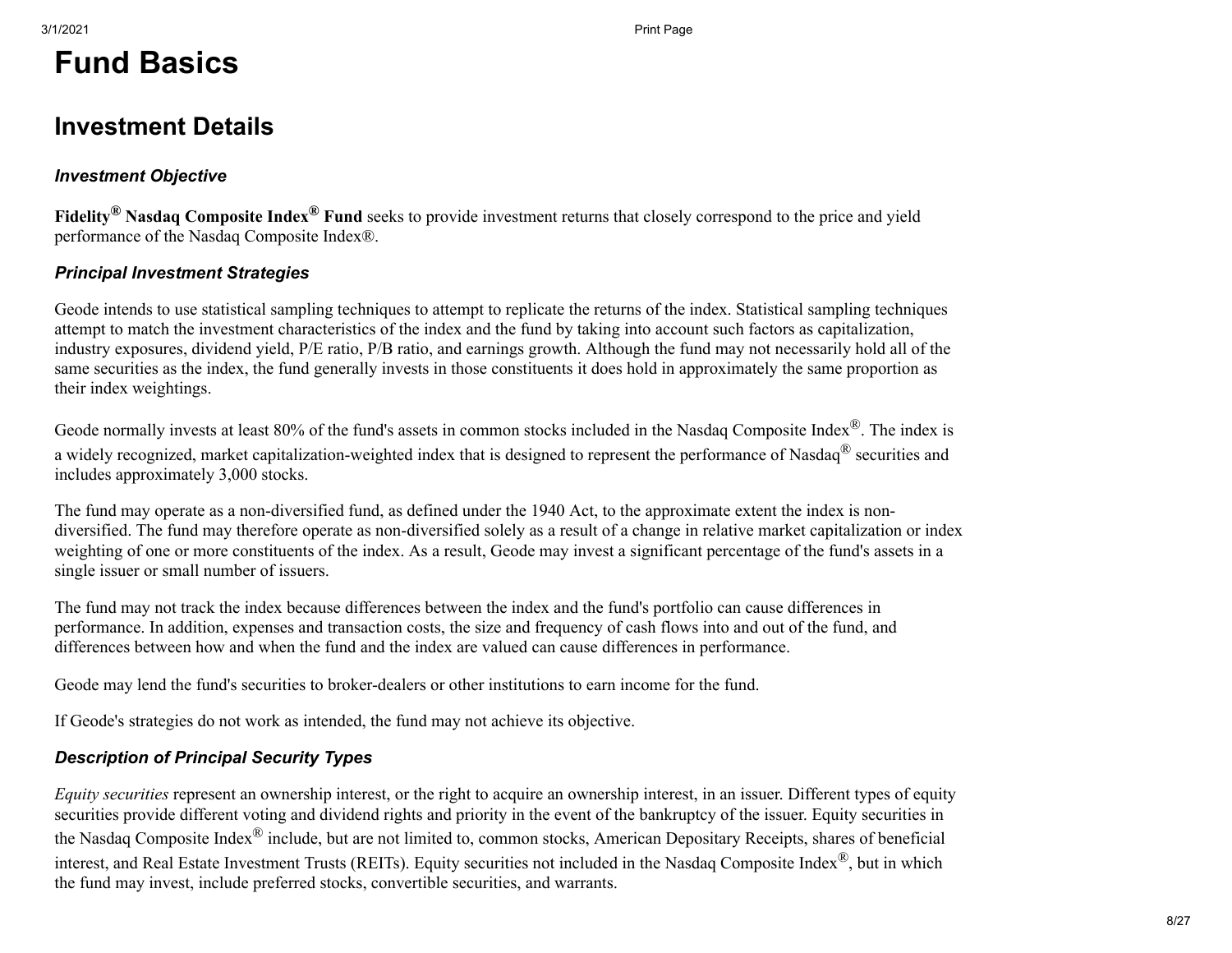#### *Principal Investment Risks*

Many factors affect the fund's performance. Developments that disrupt global economies and financial markets, such as pandemics and epidemics, may magnify factors that affect a fund's performance. The fund's share price changes daily based on changes in market conditions and interest rates and in response to other economic, political, or financial developments. The fund's reaction to these developments will be affected by the types of securities in which the fund invests, the financial condition, industry and economic sector, and geographic location of an issuer, and the fund's level of investment in the securities of that issuer. To the extent that the Nasdaq Composite Index $^{\circledR}$  concentrates in the securities of a particular industry or group of industries, the fund may similarly concentrate its investments. The fund's performance could depend heavily on the performance of that industry or group of industries and could be more volatile than the performance of less concentrated funds. In addition, because the fund may operate as a non-diversified fund, it may invest a significant percentage of assets in a single issuer, and the fund's performance could be closely tied to that one issuer and could be more volatile than the performance of more diversified funds. When you sell your shares they may be worth more or less than what you paid for them, which means that you could lose money by investing in the fund.

The following factors can significantly affect the fund's performance:

*Stock Market Volatility*. The value of equity securities fluctuates in response to issuer, political, market, and economic developments. Fluctuations, especially in foreign markets, can be dramatic over the short as well as long term, and different parts of the market, including different market sectors, and different types of equity securities can react differently to these developments. For example, stocks of companies in one sector can react differently from those in another, large cap stocks can react differently from small cap stocks, and "growth" stocks can react differently from "value" stocks. Issuer, political, or economic developments can affect a single issuer, issuers within an industry or economic sector or geographic region, or the market as a whole. Changes in the financial condition of a single issuer can impact the market as a whole. Terrorism and related geo-political risks have led, and may in the future lead, to increased short-term market volatility and may have adverse long-term effects on world economies and markets generally.

*Industry Concentration*. Market conditions, interest rates, and economic, regulatory, or financial developments could significantly affect a single industry or group of related industries, and the securities of companies in that industry or group of industries could react similarly to these or other developments. In addition, from time to time, a small number of companies may represent a large portion of a single industry or group of related industries as a whole, and these companies can be sensitive to adverse economic, regulatory, or financial developments.

The *technology* industries can be significantly affected by obsolescence of existing technology, short product cycles, falling prices and profits, competition from new market entrants, and general economic conditions.

*Issuer-Specific Changes.* Changes in the financial condition of an issuer or counterparty (e.g., broker-dealer or other borrower in a securities lending transaction), changes in specific economic or political conditions that affect a particular type of security or issuer, and changes in general economic or political conditions can increase the risk of default by an issuer or counterparty, which can affect a security's or instrument's value or result in delays in recovering securities and/or capital from a counterparty. The value of securities of smaller, less well-known issuers can be more volatile than that of larger issuers.

*Correlation to Index*. The performance of the fund and the Nasdaq Composite Index<sup>®</sup> may vary somewhat due to factors such as fees and expenses of the fund, transaction costs, imperfect correlation between the fund's securities and those in the index, timing differences associated with additions to and deletions from the index, and changes in the shares outstanding of the component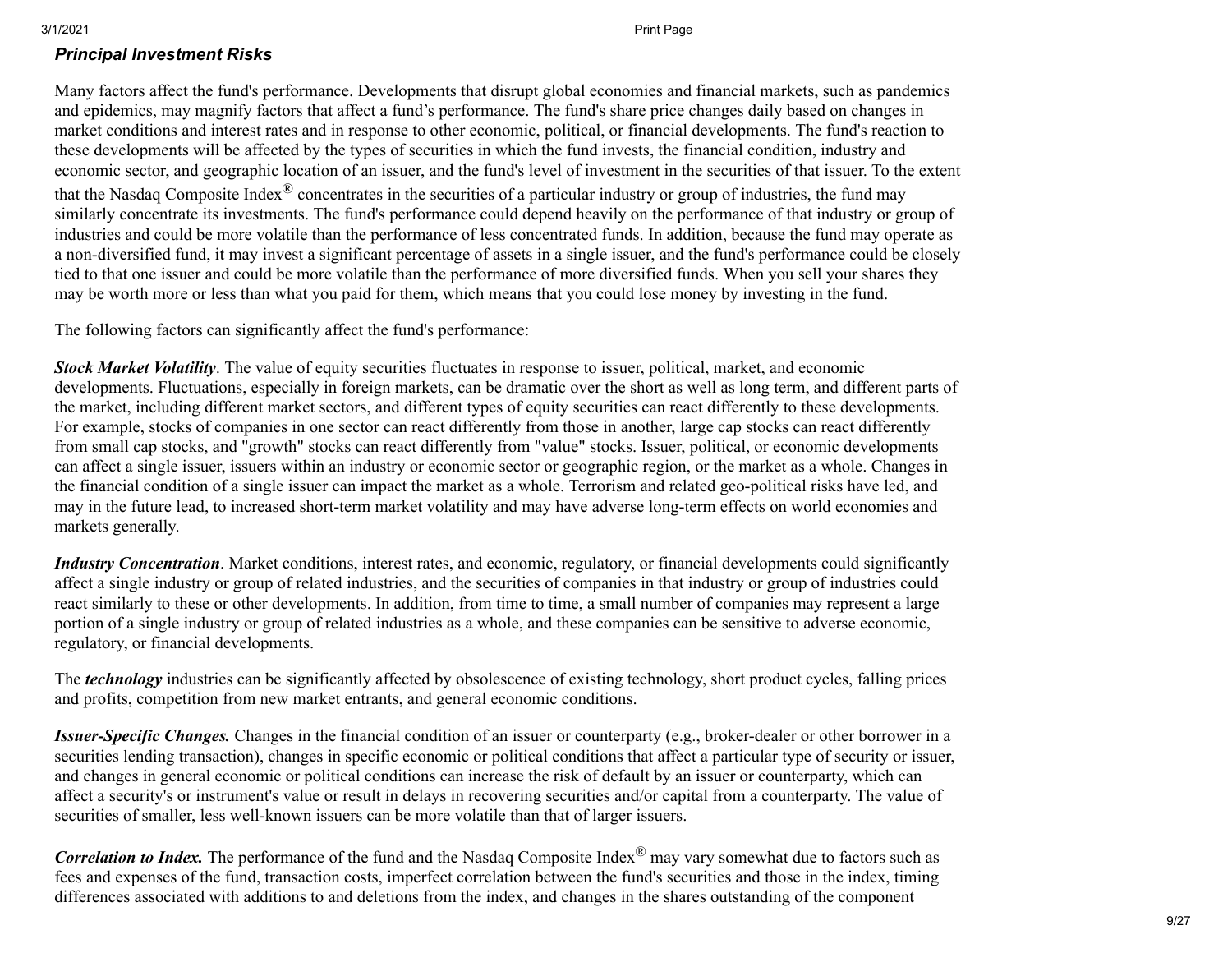securities. The fund may not be fully invested at times, either as a result of cash flows into the fund or as a result of reserves of cash held by the fund to meet redemptions. The use of sampling techniques or futures or other derivative positions may affect the fund's

ability to achieve close correlation with the index. In addition, the fund may not be able to invest in certain securities in the index or invest in them in the exact proportions in which they are represented in the index due to regulatory restrictions. Errors in the construction or calculation of the index may occur from time to time and may not be identified and corrected for some period of time, which may have an adverse impact on the fund and its shareholders.

*Passive Management Risk.* An index fund is managed with a passive investment strategy, attempting to track the performance of an unmanaged index of securities, regardless of the current or projected performance of the fund's index or of the actual securities included in the index. This differs from an actively managed fund, which typically seeks to outperform a benchmark index. As a result, an index fund's performance could be lower than actively managed funds that may shift their portfolio assets to take advantage of market opportunities or lessen the impact of a market decline or a decline in the value of one or more issuers. The structure and composition of an index fund's index will affect the performance, volatility, and risk of the index and, consequently, the performance, volatility, and risk of the fund. The fund may be concentrated to approximately the same extent that the fund's index concentrates in the securities of issuers in a particular industry or group of industries.

*Mid Cap Investing.* The value of securities of medium size, less well-known issuers can be more volatile than that of relatively larger issuers and can react differently to issuer, political, market, and economic developments than the market as a whole and other types of stocks.

*Small Cap Investing.* The value of securities of smaller, less well-known issuers can be more volatile than that of larger issuers and can react differently to issuer, political, market, and economic developments than the market as a whole and other types of stocks. Smaller issuers can have more limited product lines, markets, and financial resources.

*Securities Lending Risk.* Securities lending involves the risk that the borrower may fail to return the securities loaned in a timely manner or at all. If the borrower defaults on its obligation to return the securities loaned because of insolvency or other reasons, a fund could experience delays and costs in recovering the securities loaned or in gaining access to the collateral. These delays and costs could be greater for foreign securities. If a fund is not able to recover the securities loaned, the fund may sell the collateral and purchase a replacement investment in the market. The value of the collateral could decrease below the value of the replacement investment by the time the replacement investment is purchased.

#### *Other Investment Strategies*

In addition to the principal investment strategies discussed above, Geode may use various techniques, such as buying and selling futures contracts, swaps, and exchange traded funds, to increase or decrease the fund's exposure to changing security prices or other factors that affect security values.

#### *Fundamental Investment Policies*

The following is fundamental, that is, subject to change only by shareholder approval:

**Fidelity® Nasdaq Composite Index® Fund** seeks to provide investment returns that closely correspond to the price and yield performance of the Nasdaq Composite Index®.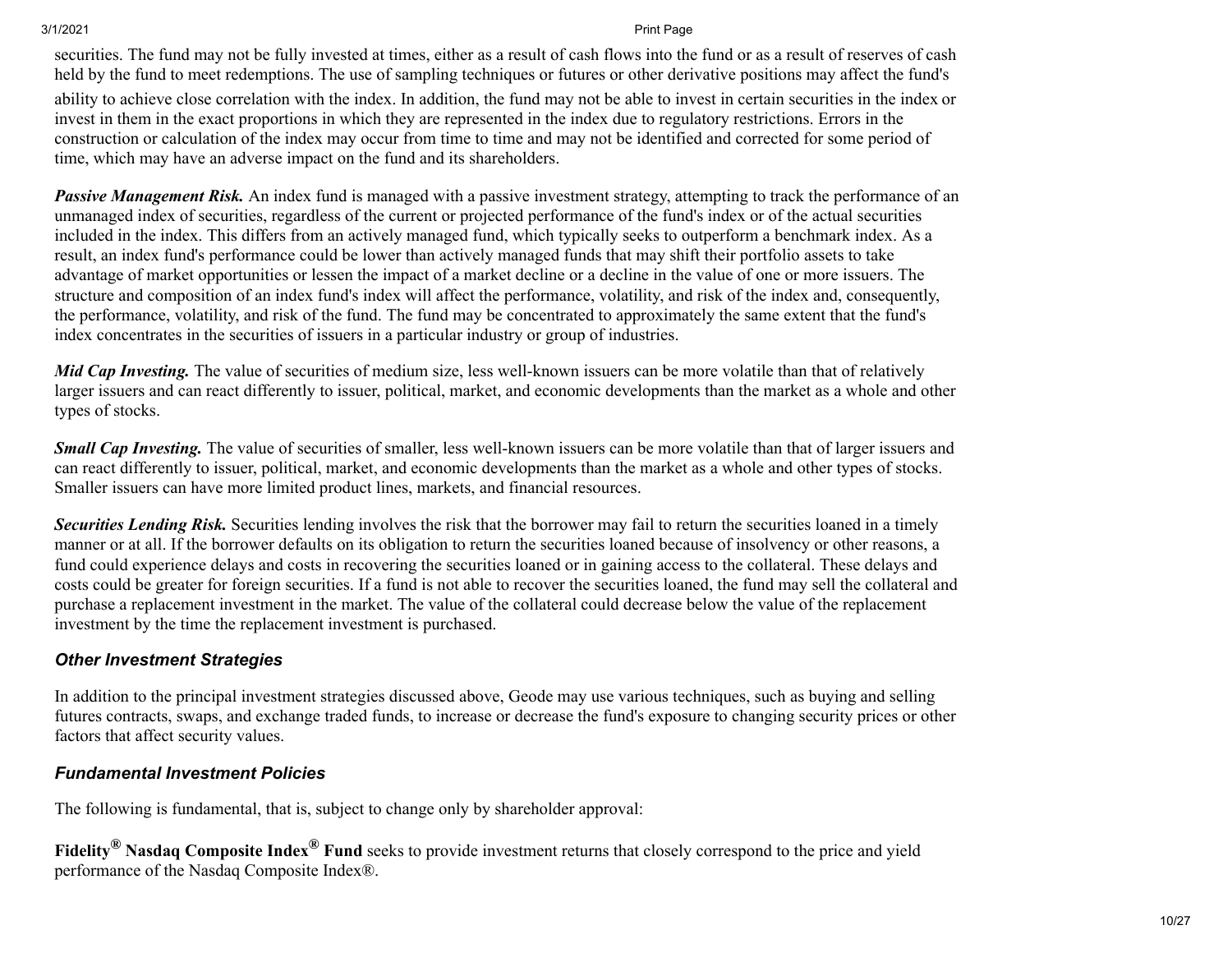#### *Shareholder Notice*

The following is subject to change only upon 60 days' prior notice to shareholders:

**Fidelity® Nasdaq Composite Index® Fund** normally invests at least 80% of its assets in common stocks included in the Nasdaq Composite Index®.

## <span id="page-10-0"></span>**Valuing Shares**

The fund is open for business each day the NYSE is open.

The NAV is the value of a single share. Fidelity normally calculates NAV as of the close of business of the NYSE, normally 4:00 p.m. Eastern time. The fund's assets normally are valued as of this time for the purpose of computing NAV.

NAV is not calculated and the fund will not process purchase and redemption requests submitted on days when the fund is not open for business. The time at which shares are priced and until which purchase and redemption orders are accepted may be changed as permitted by the Securities and Exchange Commission (SEC).

To the extent that the fund's assets are traded in other markets on days when the fund is not open for business, the value of the fund's assets may be affected on those days. In addition, trading in some of the fund's assets may not occur on days when the fund is open for business.

NAV is calculated using the values of other open-end funds, if any, in which the fund invests (referred to as underlying funds). Shares of underlying funds are valued at their respective NAVs. Other assets are valued primarily on the basis of market quotations, official closing prices, or information furnished by a pricing service. Certain short-term securities are valued on the basis of amortized cost. If market quotations, official closing prices, or information furnished by a pricing service are not readily available or, in the Adviser's opinion, are deemed unreliable for a security, then that security will be fair valued in good faith by the Adviser in accordance with applicable fair value pricing policies. For example, if, in the Adviser's opinion, a security's value has been materially affected by events occurring before a fund's pricing time but after the close of the exchange or market on which the security is principally traded, then that security will be fair valued in good faith by the Adviser in accordance with applicable fair value pricing policies. Fair value pricing will be used for high yield debt securities when available pricing information is determined to be stale or for other reasons not to accurately reflect fair value.

Arbitrage opportunities may exist when trading in a portfolio security or securities is halted and does not resume before a fund calculates its NAV. These arbitrage opportunities may enable short-term traders to dilute the NAV of long-term investors. Fair valuation of a fund's portfolio securities can serve to reduce arbitrage opportunities available to short-term traders, but there is no assurance that fair value pricing policies will prevent dilution of NAV by short-term traders.

Policies regarding excessive trading may not be effective to prevent short-term NAV arbitrage trading, particularly in regard to omnibus accounts.

Fair value pricing is based on subjective judgments and it is possible that the fair value of a security may differ materially from the value that would be realized if the security were sold.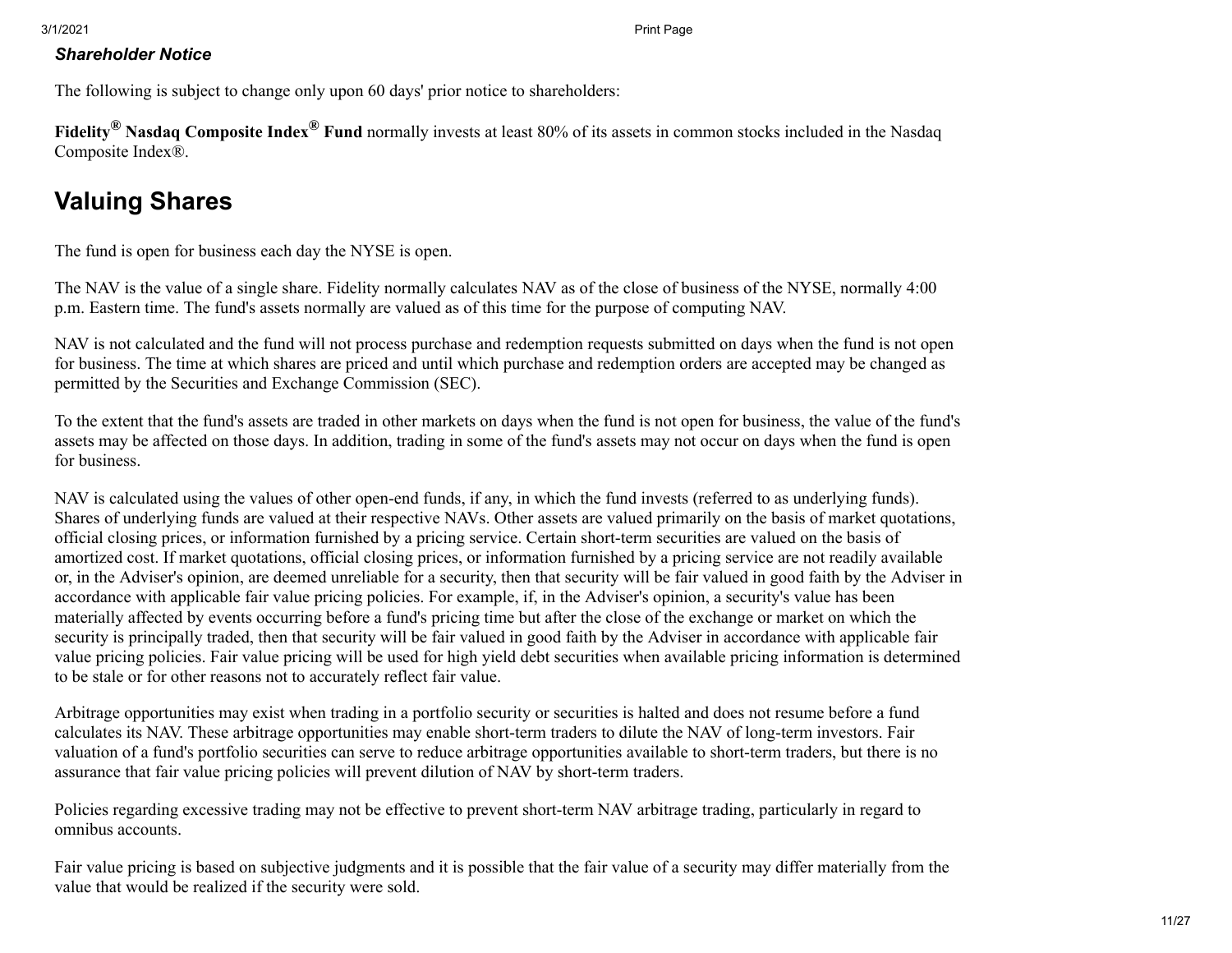# **Shareholder Information**

### <span id="page-11-0"></span>**Additional Information about the Purchase and Sale of Shares**

As used in this prospectus, the term "shares" generally refers to the shares offered through this prospectus.

### **General Information**

### **Information on Fidelity**

Fidelity Investments was established in 1946 to manage one of America's first mutual funds. Today, Fidelity is one of the world's largest providers of financial services.

In addition to its mutual fund business, the company operates one of America's leading brokerage firms, Fidelity Brokerage Services LLC. Fidelity is also a leader in providing tax-advantaged retirement plans for individuals investing on their own or through their employer.

#### **Ways to Invest**

Subject to the purchase and sale requirements stated in this prospectus, you may buy or sell shares through a Fidelity® brokerage account or a Fidelity<sup>®</sup> mutual fund account. If you buy or sell shares (other than by exchange) through a Fidelity<sup>®</sup> brokerage account, your transactions generally involve your Fidelity<sup>®</sup> brokerage core (a settlement vehicle included as part of your Fidelity<sup>®</sup> brokerage account).

If you do not currently have a Fidelity<sup>®</sup> brokerage account or a Fidelity<sup>®</sup> mutual fund account and would like to invest in a fund, you may need to complete an application. For more information about a Fidelity<sup>®</sup> brokerage account or a Fidelity<sup>®</sup> mutual fund account, please visit Fidelity's web site at www.fidelity.com, call 1-800-FIDELITY, or visit a Fidelity Investor Center (call 1-800- 544-9797 for the center nearest you).

You may also buy or sell shares through a retirement account (such as an IRA or an account funded through salary deduction) or an investment professional. Retirement specialists are available at 1-800-544-4774 to answer your questions about Fidelity® retirement products. If you buy or sell shares through a retirement account or an investment professional, the procedures for buying, selling, and exchanging shares and the account features, policies, and fees may differ from those discussed in this prospectus. Fees in addition to those discussed in this prospectus may apply. For example, you may be charged a transaction fee if you buy or sell shares through a non-Fidelity broker or other investment professional.

#### **Information on Placing Orders**

You should include the following information with any order:

Your name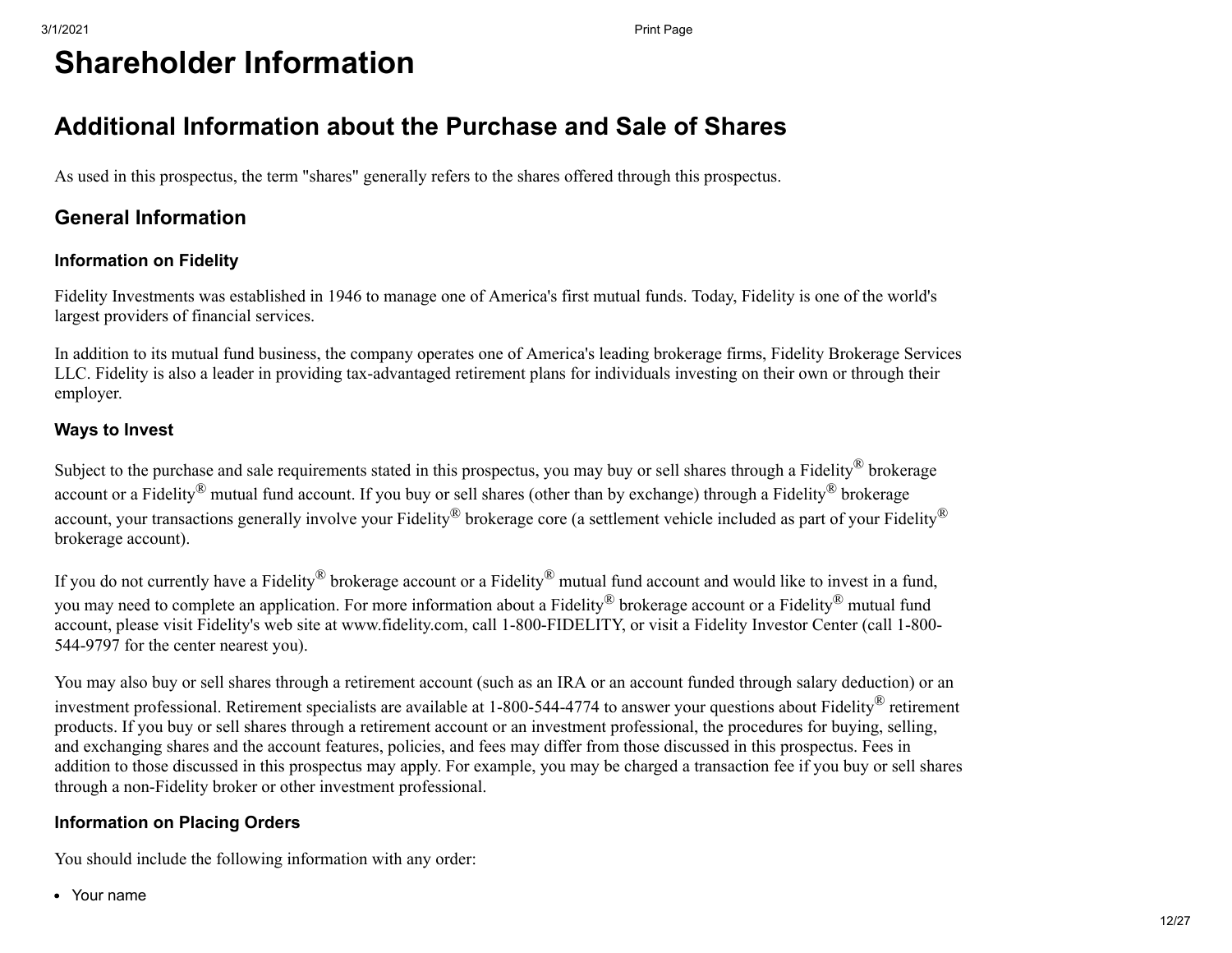- Your account number
- Type of transaction requested  $\bullet$
- Name(s) of fund(s) and class(es)
- Dollar amount or number of shares  $\bullet$

Certain methods of contacting Fidelity may be unavailable or delayed (for example, during periods of unusual market activity). In addition, the level and type of service available may be restricted.

### **Frequent Purchases and Redemptions**

The fund may reject for any reason, or cancel as permitted or required by law, any purchase or exchange, including transactions deemed to represent excessive trading, at any time.

Excessive trading of fund shares can harm shareholders in various ways, including reducing the returns to long-term shareholders by increasing costs to the fund (such as brokerage commissions or spreads paid to dealers who sell money market instruments), disrupting portfolio management strategies, and diluting the value of the shares in cases in which fluctuations in markets are not fully priced into the fund's NAV.

The fund reserves the right at any time to restrict purchases or exchanges or impose conditions that are more restrictive on excessive trading than those stated in this prospectus.

### **Excessive Trading Policy**

The Board of Trustees has adopted policies designed to discourage excessive trading of fund shares. Excessive trading activity in a fund is measured by the number of roundtrip transactions in a shareholder's account and each class of a multiple class fund is treated separately. A roundtrip transaction occurs when a shareholder sells fund shares (including exchanges) within 30 days of the purchase date.

Shareholders with two or more roundtrip transactions in a single fund within a rolling 90-day period will be blocked from making additional purchases or exchange purchases of the fund for 85 days. Shareholders with four or more roundtrip transactions across all Fidelity<sup>®</sup> funds within any rolling 12-month period will be blocked for at least 85 days from additional purchases or exchange purchases across all Fidelity® funds. Any roundtrip within 12 months of the expiration of a multi-fund block will initiate another multi-fund block. Repeat offenders may be subject to long-term or permanent blocks on purchase or exchange purchase transactions in any account under the shareholder's control at any time. In addition to enforcing these roundtrip limitations, the fund may in its discretion restrict, reject, or cancel any purchases or exchanges that, in the Adviser's opinion, may be disruptive to the management of the fund or otherwise not be in the fund's interests.

### **Exceptions**

The following transactions are exempt from the fund's excessive trading policy described above: (i) systematic withdrawal and/or contribution programs, (ii) mandatory retirement distributions, (iii) transactions initiated by a plan sponsor or sponsors of certain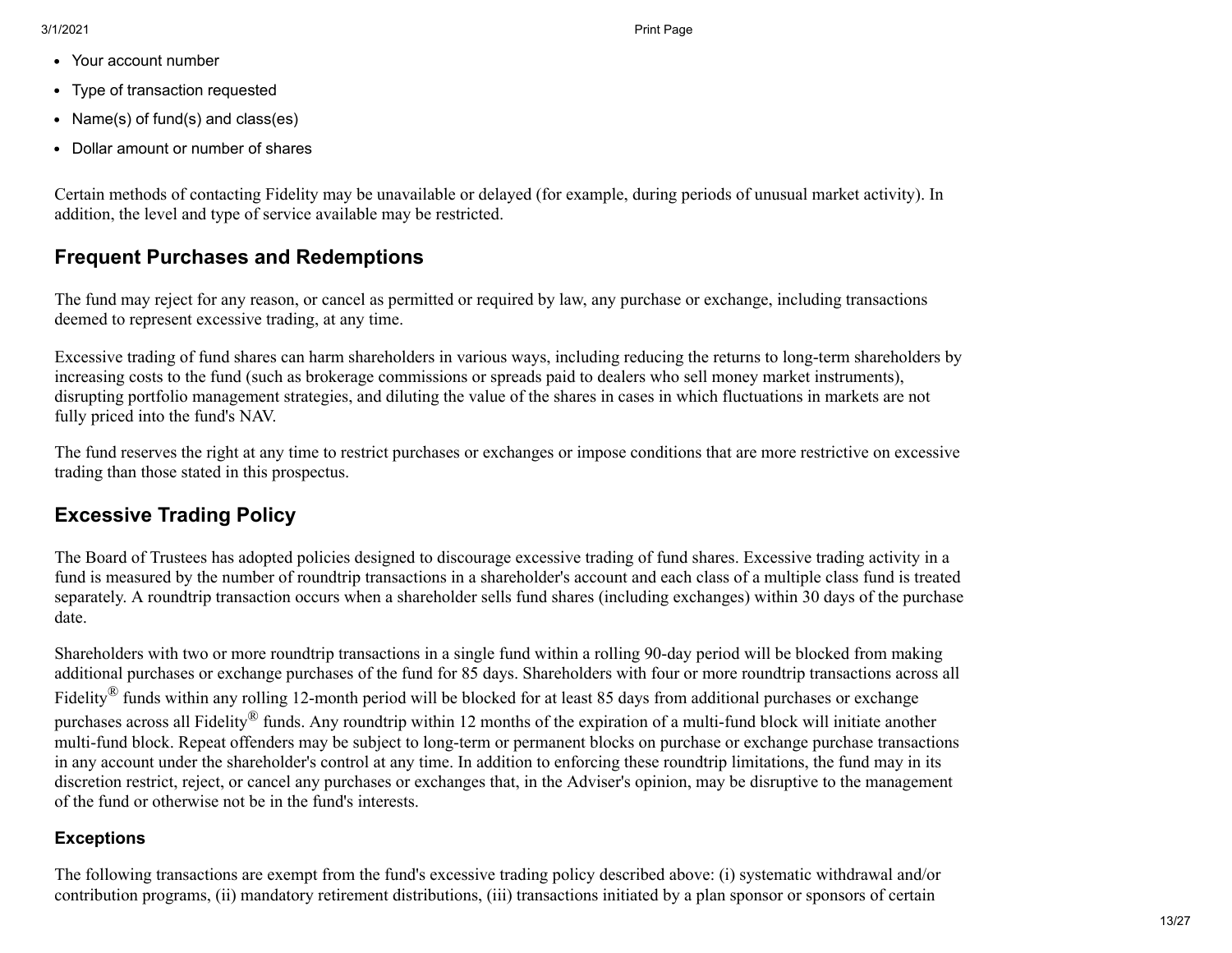employee benefit plans or other related accounts, (iv) transactions within a qualified advisory program, and (v) transactions initiated by the trustee or adviser to a donor-advised charitable gift fund, qualified fund of fund(s), or other strategy funds.

A qualified advisory program is one that demonstrates to Fidelity that the program has investment strategies and trading policies designed to protect the interests of long-term investors and meets specific criteria outlined by Fidelity.

A qualified fund of fund(s) is a mutual fund, qualified tuition program, or other strategy fund consisting of qualified plan assets that either applies the fund's excessive trading policies to shareholders at the fund of fund(s) level, or demonstrates that the fund of fund(s) has an investment strategy coupled with policies designed to control frequent trading that are reasonably likely to be effective as determined by the fund's Treasurer.

Fidelity may choose not to monitor transactions below certain dollar value thresholds.

#### **Omnibus Accounts**

Omnibus accounts, in which shares are held in the name of an intermediary on behalf of multiple investors, are a common form of holding shares among retirement plans and financial intermediaries such as brokers, advisers, and third-party administrators. Individual trades in omnibus accounts are often not disclosed to the fund, making it difficult to determine whether a particular shareholder is engaging in excessive trading. Excessive trading in omnibus accounts is likely to go undetected by the fund and may increase costs to the fund and disrupt its portfolio management.

Under policies adopted by the Board of Trustees, intermediaries will be permitted to apply the fund's excessive trading policy (described above), or their own excessive trading policy if approved by the Adviser. In these cases, the fund will typically not request or receive individual account data but will rely on the intermediary to monitor trading activity in good faith in accordance with its or the fund's policies. Reliance on intermediaries increases the risk that excessive trading may go undetected. For other intermediaries, the fund will generally monitor trading activity at the omnibus account level to attempt to identify disruptive trades. The fund may request transaction information, as frequently as daily, from any intermediary at any time, and may apply the fund's policy to transactions that exceed thresholds established by the Board of Trustees. The fund may prohibit purchases of fund shares by an intermediary or by some or all of any intermediary's clients. There is no assurance that the Adviser will request data with sufficient frequency to detect or deter excessive trading in omnibus accounts effectively.

If you purchase or sell fund shares through a financial intermediary, you may wish to contact the intermediary to determine the policies applicable to your account.

#### **Retirement Plans**

For employer-sponsored retirement plans, only participant directed exchanges count toward the roundtrip limits. Employersponsored retirement plan participants whose activity triggers a purchase or exchange block will be permitted one trade every calendar quarter. In the event of a block, employer and participant contributions and loan repayments by the participant may still be invested in the fund.

#### **Other Information about the Excessive Trading Policy**

The fund's Treasurer is authorized to suspend the fund's policies during periods of severe market turbulence or national emergency. The fund reserves the right to modify its policies at any time without prior notice.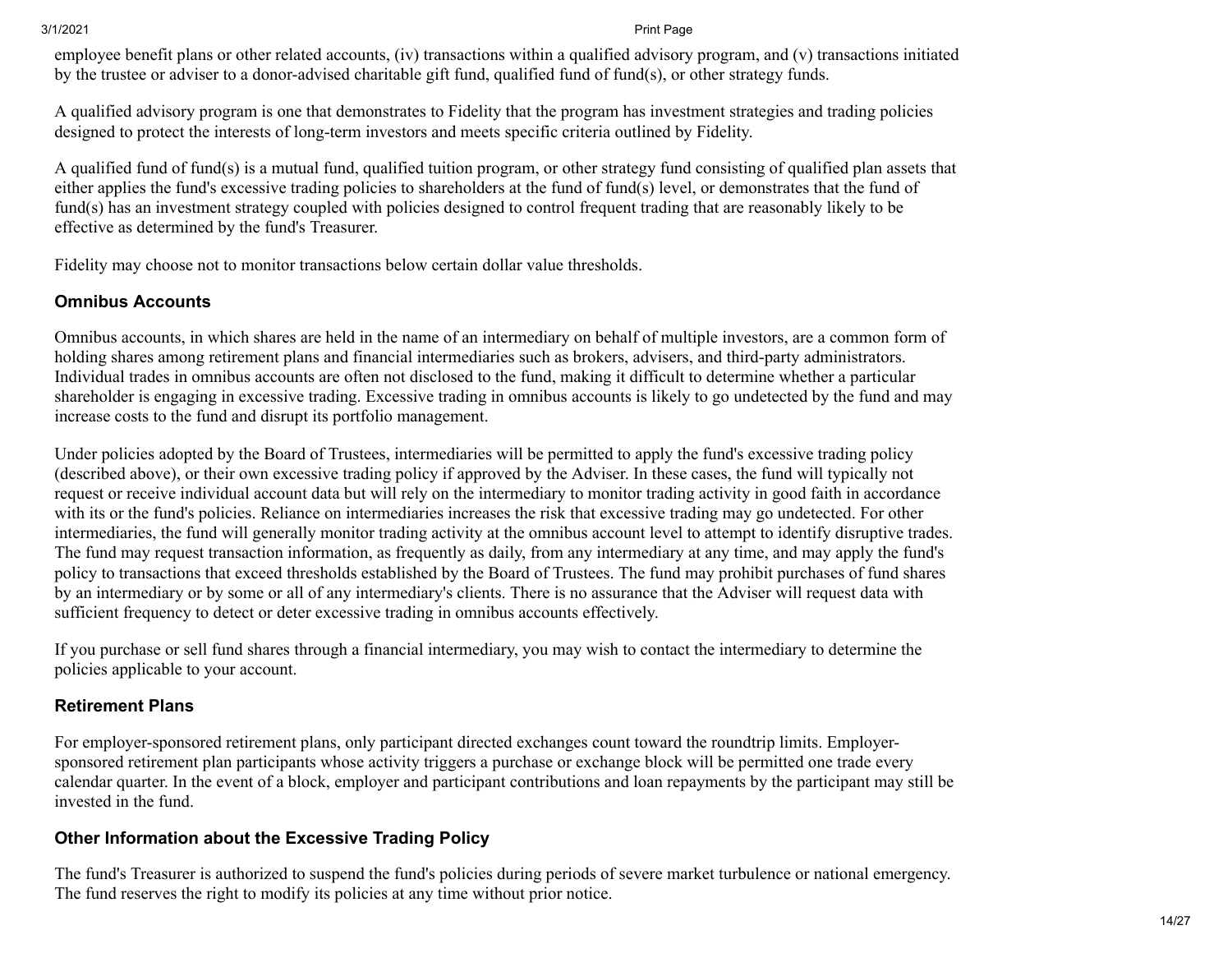The fund does not knowingly accommodate frequent purchases and redemptions of fund shares by investors, except to the extent permitted by the policies described above.

As described in "Valuing Shares," the fund also uses fair value pricing to help reduce arbitrage opportunities available to short-term traders. There is no assurance that the fund's excessive trading policy will be effective, or will successfully detect or deter excessive or disruptive trading.

### **Buying Shares**

#### **Eligibility**

Shares are generally available only to investors residing in the United States.

There is no minimum balance or purchase minimum for fund shares.

### **Price to Buy**

The price to buy one share is its NAV. Shares are sold without a sales charge.

Shares will be bought at the NAV next calculated after an order is received in proper form.

The fund has authorized certain intermediaries to accept orders to buy shares on its behalf. When authorized intermediaries receive an order in proper form, the order is considered as being placed with the fund, and shares will be bought at the NAV next calculated after the order is received by the authorized intermediary. If applicable, orders by funds of funds for which Fidelity serves as investment manager will be treated as received by the fund at the same time that the corresponding orders are received in proper form by the funds of funds.

The fund may stop offering shares completely or may offer shares only on a limited basis, for a period of time or permanently.

If your payment is not received and collected, your purchase may be canceled and you could be liable for any losses or fees the fund or Fidelity has incurred.

Certain financial institutions that have entered into sales agreements with FDC may enter confirmed purchase orders on behalf of customers by phone, with payment to follow no later than the time when fund shares are priced on the following business day. If payment is not received by that time, the order will be canceled and the financial institution could be held liable for resulting fees or losses.

Under applicable anti-money laundering rules and other regulations, purchase orders may be suspended, restricted, or canceled and the monies may be withheld.

### **Selling Shares**

The price to sell one share is its NAV.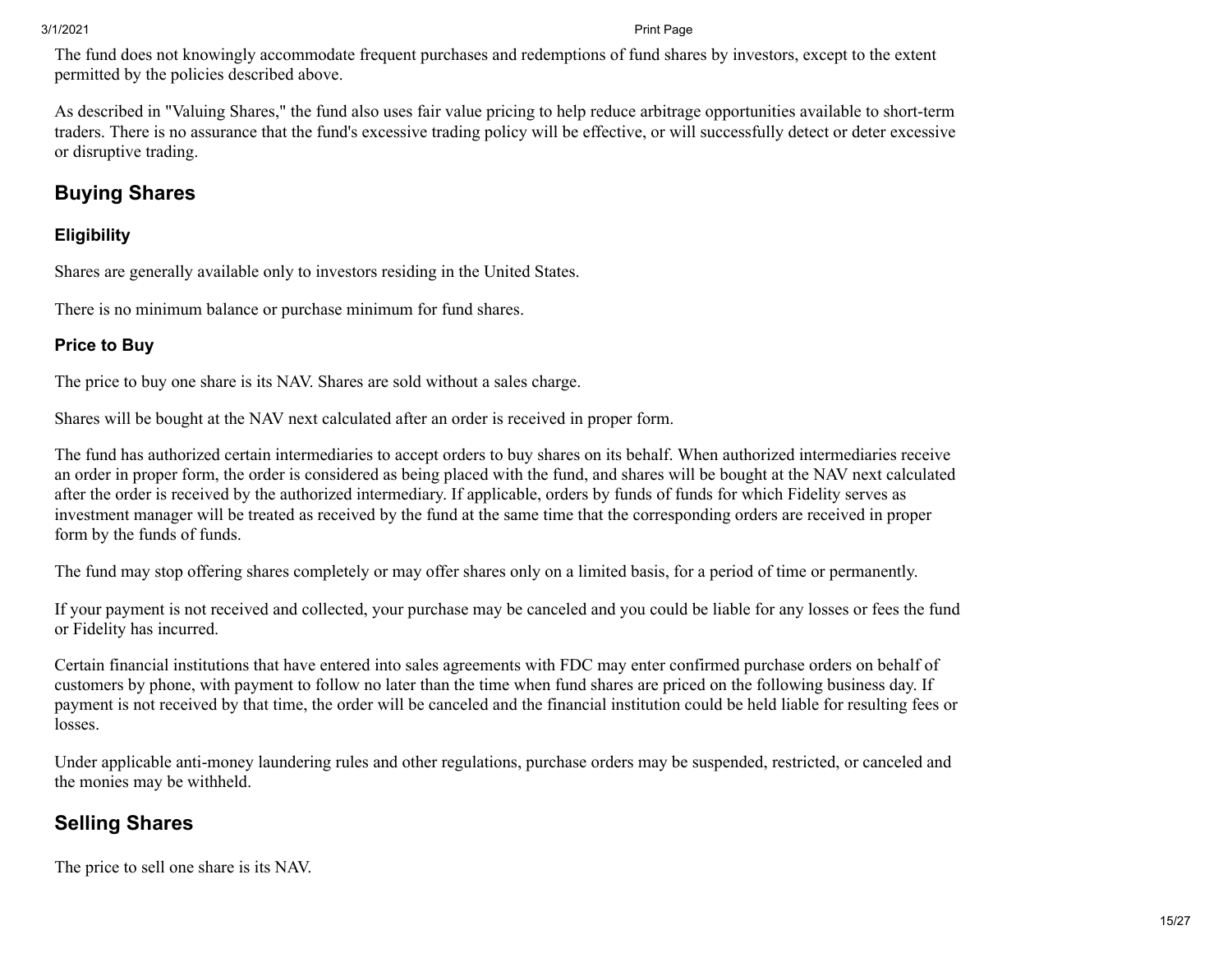Shares will be sold at the NAV next calculated after an order is received in proper form. Normally, redemptions will be processed by the next business day, but it may take up to seven days to pay the redemption proceeds if making immediate payment would adversely affect the fund.

The fund has authorized certain intermediaries to accept orders to sell shares on its behalf. When authorized intermediaries receive an order in proper form, the order is considered as being placed with the fund, and shares will be sold at the NAV next calculated after the order is received by the authorized intermediary. If applicable, orders by funds of funds for which Fidelity serves as investment manager will be treated as received by the fund at the same time that the corresponding orders are received in proper form by the funds of funds.

See "Policies Concerning the Redemption of Fund Shares" below for additional redemption information.

A signature guarantee is designed to protect you and Fidelity from fraud. If you hold your shares in a Fidelity® mutual fund account and submit your request to Fidelity by mail, Fidelity may require that your request be made in writing and include a signature guarantee in certain circumstances, such as:

- When you wish to sell more than \$100,000 worth of shares.
- When the address on your account (record address) has changed within the last 15 days or you are requesting that a check be mailed to an address different than the record address.
- When you are requesting that redemption proceeds be paid to someone other than the account owner.
- In certain situations when the redemption proceeds are being transferred to a Fidelity<sup>®</sup> mutual fund account with a different registration.

You should be able to obtain a signature guarantee from a bank, broker (including Fidelity<sup>®</sup> Investor Centers), dealer, credit union (if authorized under state law), securities exchange or association, clearing agency, or savings association. A notary public cannot provide a signature guarantee.

When you place an order to sell shares, note the following:

- Redemption proceeds (other than exchanges) may be delayed until money from prior purchases sufficient to cover your redemption has been received and collected.
- Redemptions may be suspended or payment dates postponed when the NYSE is closed (other than weekends or holidays), when trading on the NYSE is restricted, or as permitted by the SEC.
- Redemption proceeds may be paid in securities or other property rather than in cash if the Adviser determines it is in the best interests of the fund.
- You will not receive interest on amounts represented by uncashed redemption checks.
- If you hold your shares in a Fidelity<sup>®</sup> mutual fund account and your redemption check remains uncashed for six months, the check may be invested in additional shares at the NAV next calculated on the day of the investment.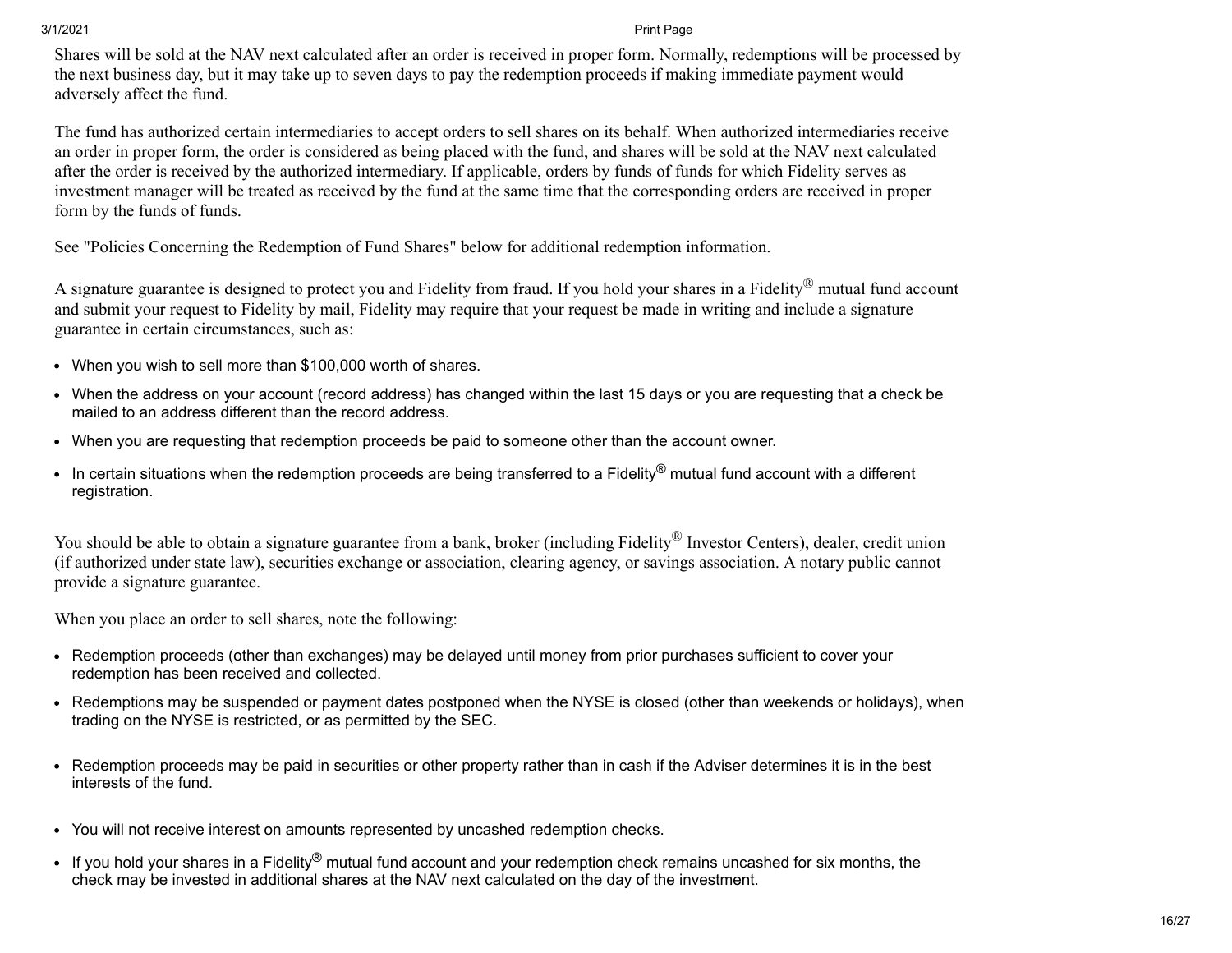Under applicable anti-money laundering rules and other regulations, redemption requests may be suspended, restricted, canceled, or processed and the proceeds may be withheld.

#### **Policies Concerning the Redemption of Fund Shares**

*If your account is held directly with a fund*, the length of time that a fund typically expects to pay redemption proceeds depends on the method you have elected to receive such proceeds. A fund typically expects to make payment of redemption proceeds by wire, automated clearing house (ACH) or by issuing a check by the next business day following receipt of a redemption order in proper form. Proceeds from the periodic and automatic sale of shares of a Fidelity® money market fund that are used to buy shares of another Fidelity® fund are settled simultaneously.

*If your account is held through an intermediary*, the length of time that a fund typically expects to pay redemption proceeds depends, in part, on the terms of the agreement in place between the intermediary and a fund. For redemption proceeds that are paid either directly to you from a fund or to your intermediary for transmittal to you, a fund typically expects to make payments by wire, by ACH or by issuing a check on the next business day following receipt of a redemption order in proper form from the intermediary by a fund. Redemption orders that are processed through investment professionals that utilize the National Securities Clearing Corporation will generally settle one to three business days following receipt of a redemption order in proper form.

As noted elsewhere, payment of redemption proceeds may take longer than the time a fund typically expects and may take up to seven days from the date of receipt of the redemption order as permitted by applicable law.

**Redemption Methods Available.** Generally a fund expects to pay redemption proceeds in cash. To do so, a fund typically expects to satisfy redemption requests either by using available cash (or cash equivalents) or by selling portfolio securities. On a less regular basis, a fund may also satisfy redemption requests by utilizing one or more of the following sources, if permitted: borrowing from another Fidelity<sup>®</sup> fund; drawing on an available line or lines of credit from a bank or banks; or using reverse repurchase agreements. These methods may be used during both normal and stressed market conditions.

In addition to paying redemption proceeds in cash, a fund reserves the right to pay part or all of your redemption proceeds in readily marketable securities instead of cash (redemption in-kind). Redemption in-kind proceeds will typically be made by delivering the selected securities to the redeeming shareholder within seven days after the receipt of the redemption order in proper form by a fund.

## <span id="page-16-0"></span>**Exchanging Shares**

An exchange involves the redemption of all or a portion of the shares of one fund and the purchase of shares of another fund.

As a shareholder, you have the privilege of exchanging shares for shares of other Fidelity<sup>®</sup> funds.

However, you should note the following policies and restrictions governing exchanges:

The exchange limit may be modified for accounts held by certain institutional retirement plans to conform to plan exchange limits and Department of Labor regulations. See your retirement plan materials for further information.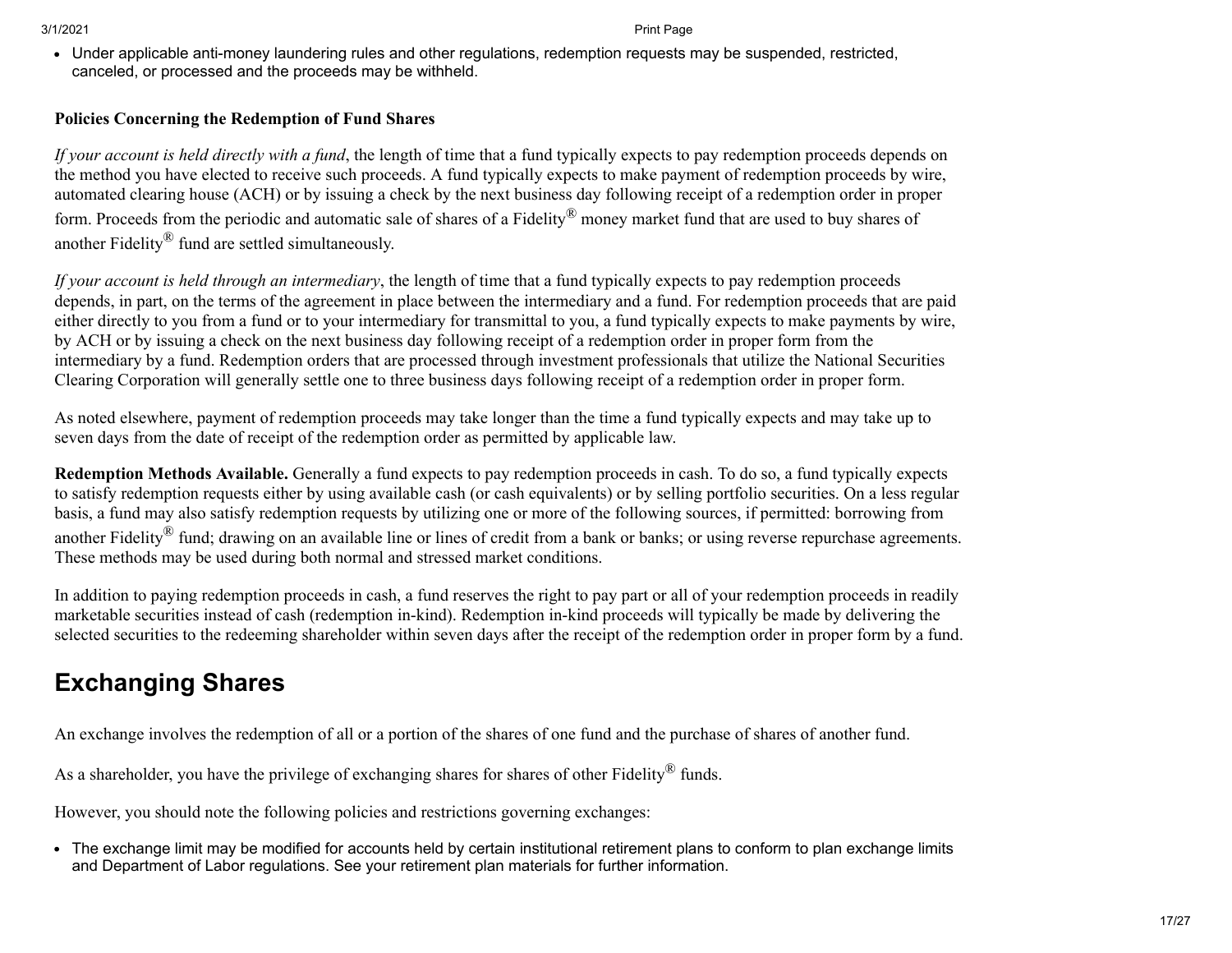- The fund may refuse any exchange purchase for any reason. For example, the fund may refuse exchange purchases by any person or group if, in the Adviser's judgment, the fund would be unable to invest the money effectively in accordance with its investment objective and policies, or would otherwise potentially be adversely affected.
- Before any exchange, read the prospectus for the shares you are purchasing, including any purchase and sale requirements.
- The shares you are acquiring by exchange must be available for sale in your state.
- Exchanges may have tax consequences for you.
- If you are exchanging between accounts that are not registered in the same name, address, and taxpayer identification number (TIN), there may be additional requirements.
- Under applicable anti-money laundering rules and other regulations, exchange requests may be suspended, restricted, canceled, or processed and the proceeds may be withheld.

The fund may terminate or modify exchange privileges in the future.

Other funds may have different exchange restrictions and minimums. Check each fund's prospectus for details.

## <span id="page-17-0"></span>**Features and Policies**

### **Features**

The following features may be available to buy and sell shares of the fund or to move money to and from your account, depending on whether you are investing through a Fidelity<sup>®</sup> brokerage account or a Fidelity<sup>®</sup> mutual fund account. Please visit Fidelity's web site at www.fidelity.com or call 1-800-544-6666 for more information.

### **Electronic Funds Transfer: electronic money movement through the Automated Clearing House**

- $\bullet$  To transfer money between a bank account and a Fidelity<sup>®</sup> brokerage account or Fidelity<sup>®</sup> mutual fund account.
- You can use electronic funds transfer to:
	- Make periodic (automatic) purchases of Fidelity® fund shares or payments to your Fidelity® brokerage account.
	- ∘ Make periodic (automatic) redemptions of Fidelity® fund shares or withdrawals from your Fidelity<sup>®</sup> brokerage account.

#### **Wire: electronic money movement through the Federal Reserve wire system**

 $\bullet$  To transfer money between a bank account and a Fidelity<sup>®</sup> brokerage account or Fidelity<sup>®</sup> mutual fund account.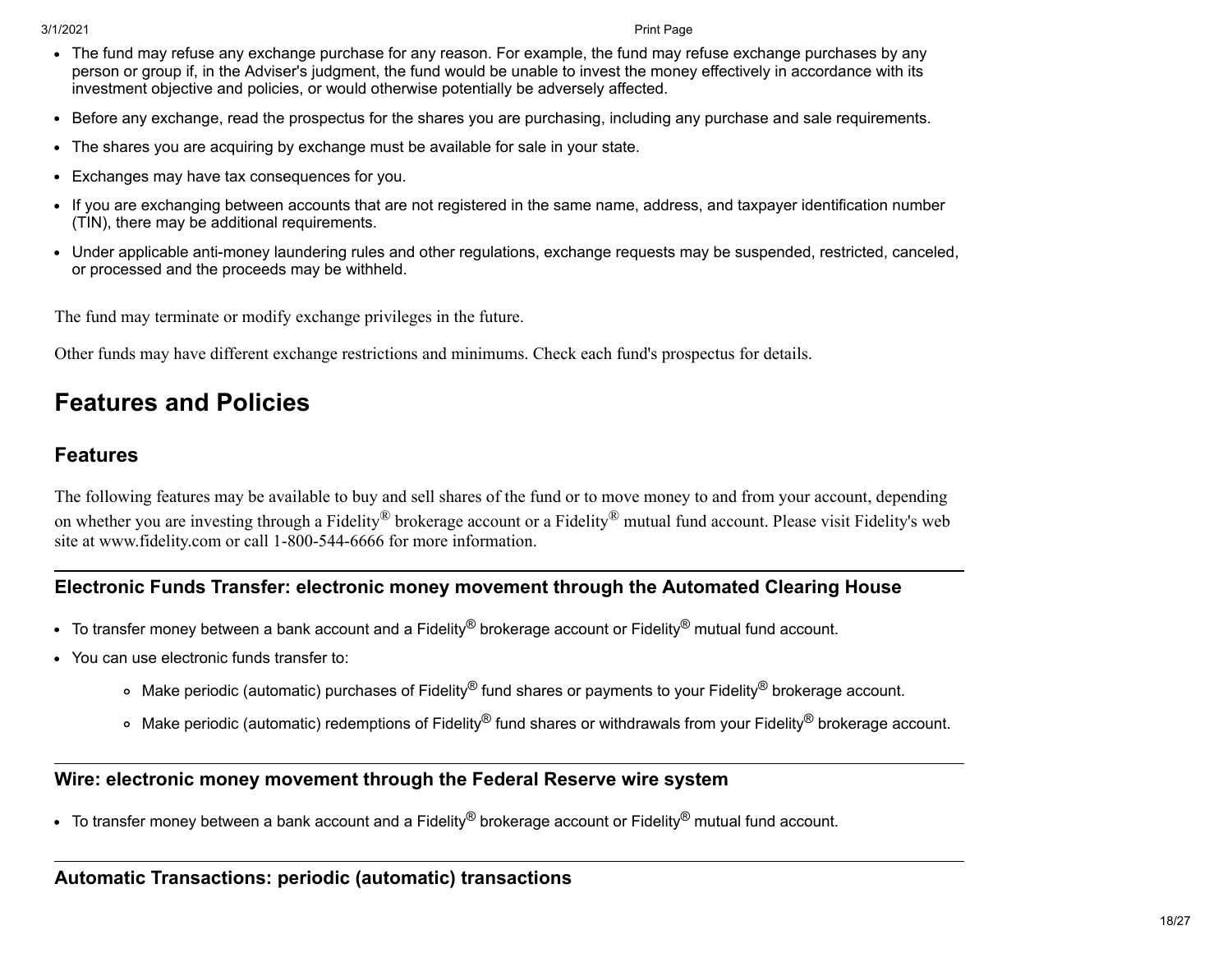- To directly deposit all or a portion of your compensation from your employer (or the U.S. Government, in the case of Social Security) into a Fidelity<sup>®</sup> brokerage account or Fidelity<sup>®</sup> mutual fund account.
- To make contributions from a Fidelity® mutual fund account to a Fidelity® mutual fund IRA.
- $\bullet$  To sell shares of a Fidelity® money market fund and simultaneously to buy shares of another Fidelity® fund in a Fidelity® mutual fund account.

### **Policies**

The following apply to you as a shareholder.

**Statements** that Fidelity sends to you, if applicable, include the following:

- Confirmation statements (after transactions affecting your fund balance except, to the extent applicable, reinvestment of distributions in the fund or another fund and certain transactions through automatic investment or withdrawal programs).
- Monthly or quarterly account statements (detailing fund balances and all transactions completed during the prior month or quarter).

Current regulations allow Fidelity to send a single copy of shareholder documents for Fidelity<sup>®</sup> funds, such as prospectuses, annual and semi-annual reports, and proxy materials, to certain mutual fund customers whom we believe are members of the same family who share the same address. For certain types of accounts, we will not send multiple copies of these documents to you and members of your family who share the same address. Instead, we will send only a single copy of these documents. This will continue for as long as you are a shareholder, unless you notify us otherwise. If at any time you choose to receive individual copies of any documents, please call 1-800-544-8544. We will begin sending individual copies to you within 30 days of receiving your call.

Electronic copies of most financial reports and prospectuses are available at Fidelity's web site. To participate in Fidelity's electronic delivery program, call Fidelity or visit Fidelity's web site for more information.

You may initiate many **transactions by telephone or electronically.** Fidelity will not be responsible for any loss, cost, expense, or other liability resulting from unauthorized transactions if it follows reasonable security procedures designed to verify the identity of the investor. Fidelity will request personalized security codes or other information, and may also record calls. For transactions conducted through the Internet, Fidelity recommends the use of an Internet browser with 128-bit encryption. You should verify the accuracy of your confirmation statements upon receipt and notify Fidelity immediately of any discrepancies in your account activity. If you do not want the ability to sell and exchange by telephone, call Fidelity for instructions.

You may also be asked to provide additional information in order for Fidelity to verify your identity in accordance with requirements under anti-money laundering regulations. Accounts may be restricted and/or closed, and the monies withheld, pending verification of this information or as otherwise required under these and other federal regulations. In addition, the fund reserves the right to involuntarily redeem an account in the case of: (i) actual or suspected threatening conduct or actual or suspected fraudulent, illegal or suspicious activity by the account owner or any other individual associated with the account; or (ii) the failure of the account owner to provide information to the fund related to opening the accounts. Your shares will be sold at the NAV, minus any applicable shareholder fees, calculated on the day Fidelity closes your fund position.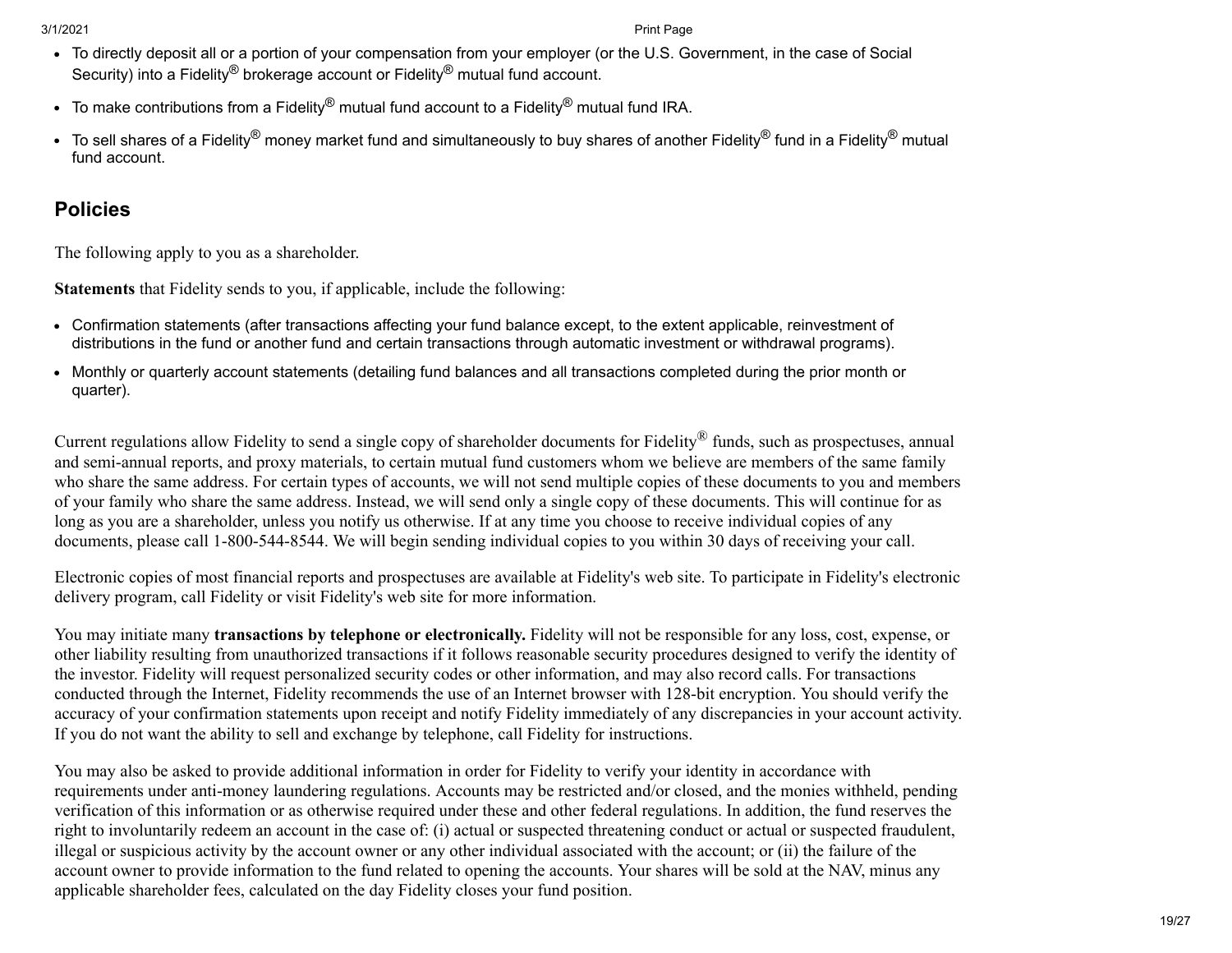Fidelity may charge a **fee for certain services,** such as providing historical account documents.

## <span id="page-19-0"></span>**Dividends and Capital Gain Distributions**

The fund earns dividends, interest, and other income from its investments, and distributes this income (less expenses) to shareholders as dividends. The fund also realizes capital gains from its investments, and distributes these gains (less any losses) to shareholders as capital gain distributions.

The fund normally pays dividends and capital gain distributions in December.

### **Distribution Options**

When you open an account, specify on your application how you want to receive your distributions. The following distribution options are available:

**1. Reinvestment Option.** Any dividends and capital gain distributions will be automatically reinvested in additional shares. If you do not indicate a choice on your application, you will be assigned this option.

**2. Income-Earned Option.** Any capital gain distributions will be automatically reinvested in additional shares. Any dividends will be paid in cash.

**3. Cash Option.** Any dividends and capital gain distributions will be paid in cash.

**4. Directed Dividends® Option.** Any dividends will be automatically invested in shares of another identically registered Fidelity® fund. Any capital gain distributions will be automatically invested in shares of another identically registered Fidelity<sup>®</sup> fund, automatically reinvested in additional shares of the fund, or paid in cash.

Not all distribution options may be available for every account and certain restrictions may apply. If the distribution option you prefer is not listed on your account application, or if you want to change your current distribution option, visit Fidelity's web site at www.fidelity.com or call 1-800-544-6666 for more information.

If you elect to receive distributions paid in cash by check and the U.S. Postal Service does not deliver your checks, your distribution option may be converted to the Reinvestment Option. You will not receive interest on amounts represented by uncashed distribution checks.

If your dividend check(s) remains uncashed for six months, your check(s) may be invested in additional shares at the NAV next calculated on the day of the investment.

## <span id="page-19-1"></span>**Tax Consequences**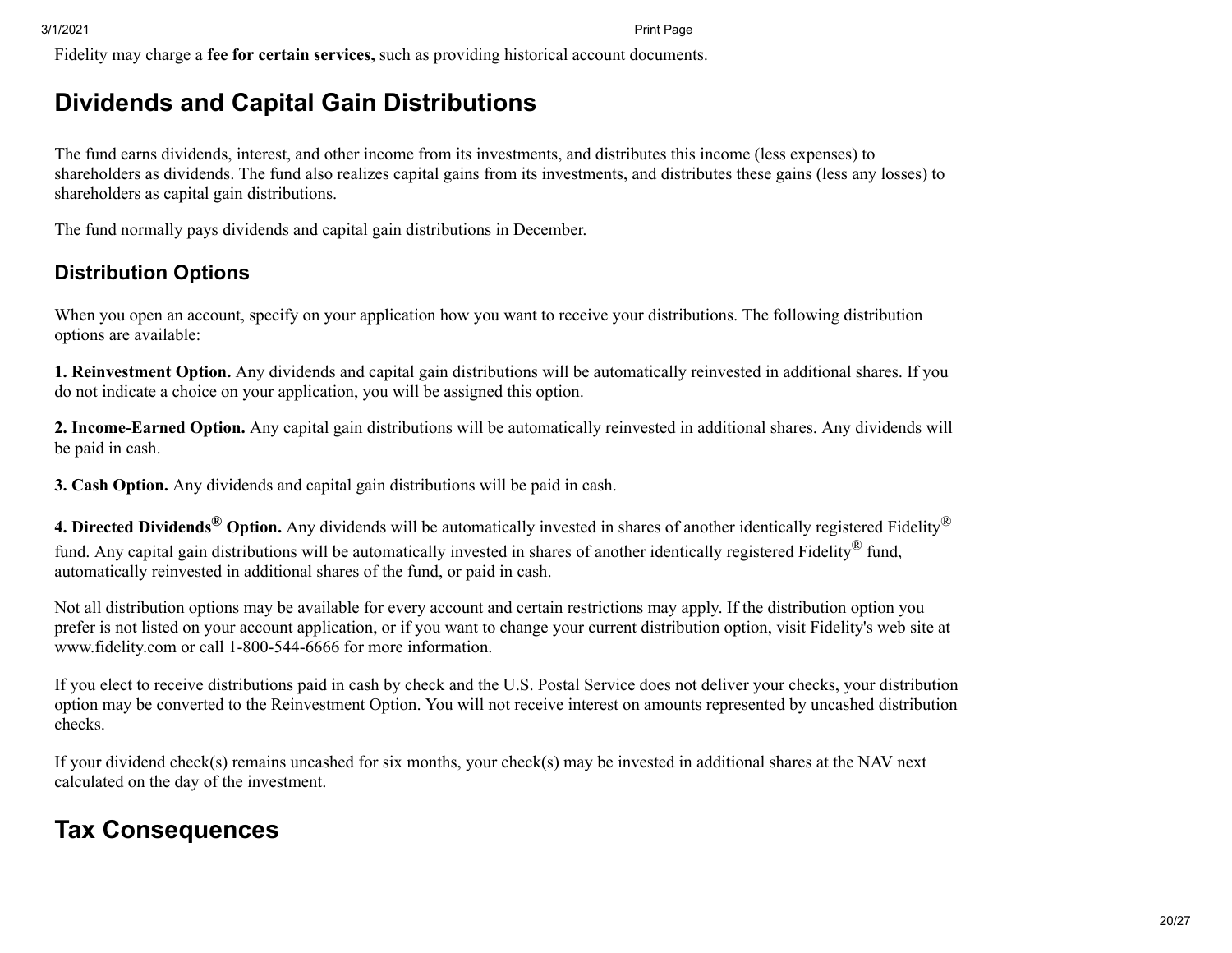As with any investment, your investment in the fund could have tax consequences for you. If you are not investing through a taxadvantaged retirement account, you should consider these tax consequences.

### **Taxes on Distributions**

Distributions you receive from the fund are subject to federal income tax, and may also be subject to state or local taxes.

For federal tax purposes, certain of the fund's distributions, including dividends and distributions of short-term capital gains, are taxable to you as ordinary income, while certain of the fund's distributions, including distributions of long-term capital gains, are taxable to you generally as capital gains. A percentage of certain distributions of dividends may qualify for taxation at long-term capital gains rates (provided certain holding period requirements are met).

If you buy shares when a fund has realized but not yet distributed income or capital gains, you will be "buying a dividend" by paying the full price for the shares and then receiving a portion of the price back in the form of a taxable distribution.

Any taxable distributions you receive from the fund will normally be taxable to you when you receive them, regardless of your distribution option.

### **Taxes on Transactions**

Your redemptions, including exchanges, may result in a capital gain or loss for federal tax purposes. A capital gain or loss on your investment in the fund generally is the difference between the cost of your shares and the price you receive when you sell them.

# **Fund Services**

## <span id="page-20-0"></span>**Fund Management**

The fund is a mutual fund, an investment that pools shareholders' money and invests it toward a specified goal.

### **Adviser**

**FMR.** The Adviser is the fund's manager. The address of the Adviser is 245 Summer Street, Boston, Massachusetts 02210.

As of January 1, 2020, the Adviser had approximately \$2.6 trillion in discretionary assets under management, and as of December 31, 2019, approximately \$3.2 trillion when combined with all of its affiliates' assets under management.

As the manager, the Adviser is responsible for handling the fund's business affairs.

### **Sub-Adviser(s)**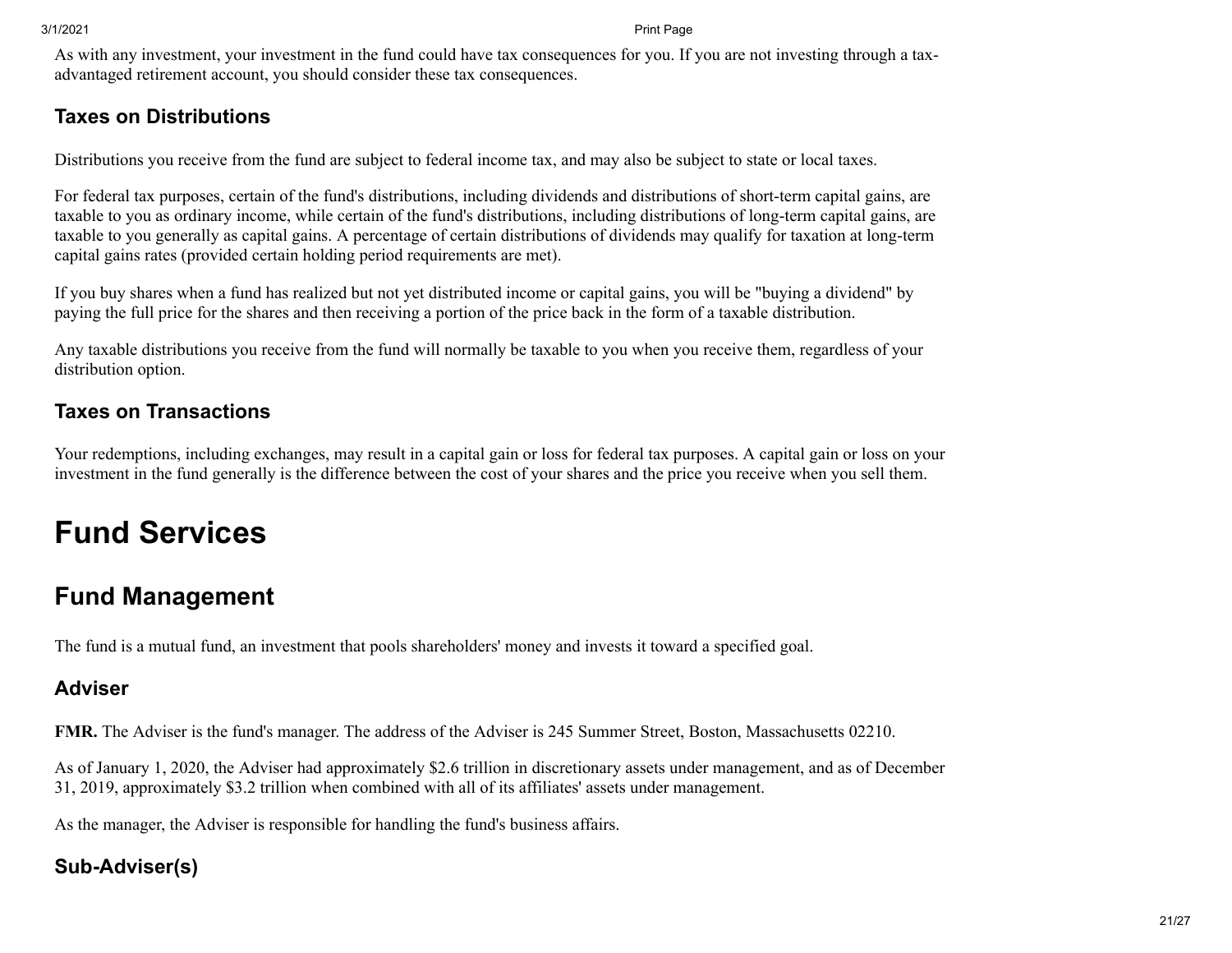Pursuant to an SEC exemptive order, the Adviser intends to act as a manager of managers, meaning that the Adviser has the responsibility to oversee sub-advisers and recommend their hiring, termination, and replacement. Subject to approval by the Board of Trustees but without shareholder approval, the Adviser may replace or hire unaffiliated sub-advisers or amend the terms of their existing sub-advisory agreements, if any. In the event of approval of a new unaffiliated sub-adviser, you will be provided with information about the new sub-adviser and sub-advisory agreement within ninety days of appointment.

**Geode,** at 100 Summer Street, 12th Floor, Boston, Massachusetts 02110, serves as a sub-adviser for the fund. Geode chooses the fund's investments and places orders to buy and sell the fund's investments.

As of December 31, 2019, Geode had approximately \$554 billion in discretionary assets under management.

### **Portfolio Manager(s)**

Deane Gyllenhaal is senior portfolio manager of the fund, which he has managed since September 2014. He also manages other funds. Since joining Geode in 2014, Mr. Gyllenhaal has worked as a senior portfolio manager.

Louis Bottari is senior portfolio manager of the fund, which he has managed since January 2009. He also manages other funds. Since joining Geode in 2008, Mr. Bottari has worked as an assistant portfolio manager, portfolio manager, and senior portfolio manager.

Peter Matthew is portfolio manager of the fund, which he has managed since August 2012. He also manages other funds. Since joining Geode in 2007, Mr. Matthew has worked as a senior operations associate, portfolio manager assistant, assistant portfolio manager, and portfolio manager.

Robert Regan is portfolio manager of the fund, which he has managed since December 2016. He also manages other funds. Since joining Geode in 2016, Mr. Regan has worked as a portfolio manager. Prior to joining Geode, Mr. Regan was senior implementation portfolio manager at State Street Global Advisors from 2008 to 2016.

Payal Gupta is portfolio manager of the fund, which she has managed since June 2019. She also manages other funds. Since joining Geode in 2019, Ms. Gupta has worked as a portfolio manager. Prior to joining Geode, Ms. Gupta worked at State Street Global Advisors from 2005 to 2019, most recently as senior portfolio manager.

The statement of additional information (SAI) provides additional information about the compensation of, any other accounts managed by, and any fund shares held by the portfolio manager(s).

### **Advisory Fee(s)**

The fund pays a management fee to the Adviser. The management fee is calculated and paid to the Adviser every month.

The fund's annual management fee rate is 0.24% of its average net assets.

The Adviser pays Geode for providing investment management services.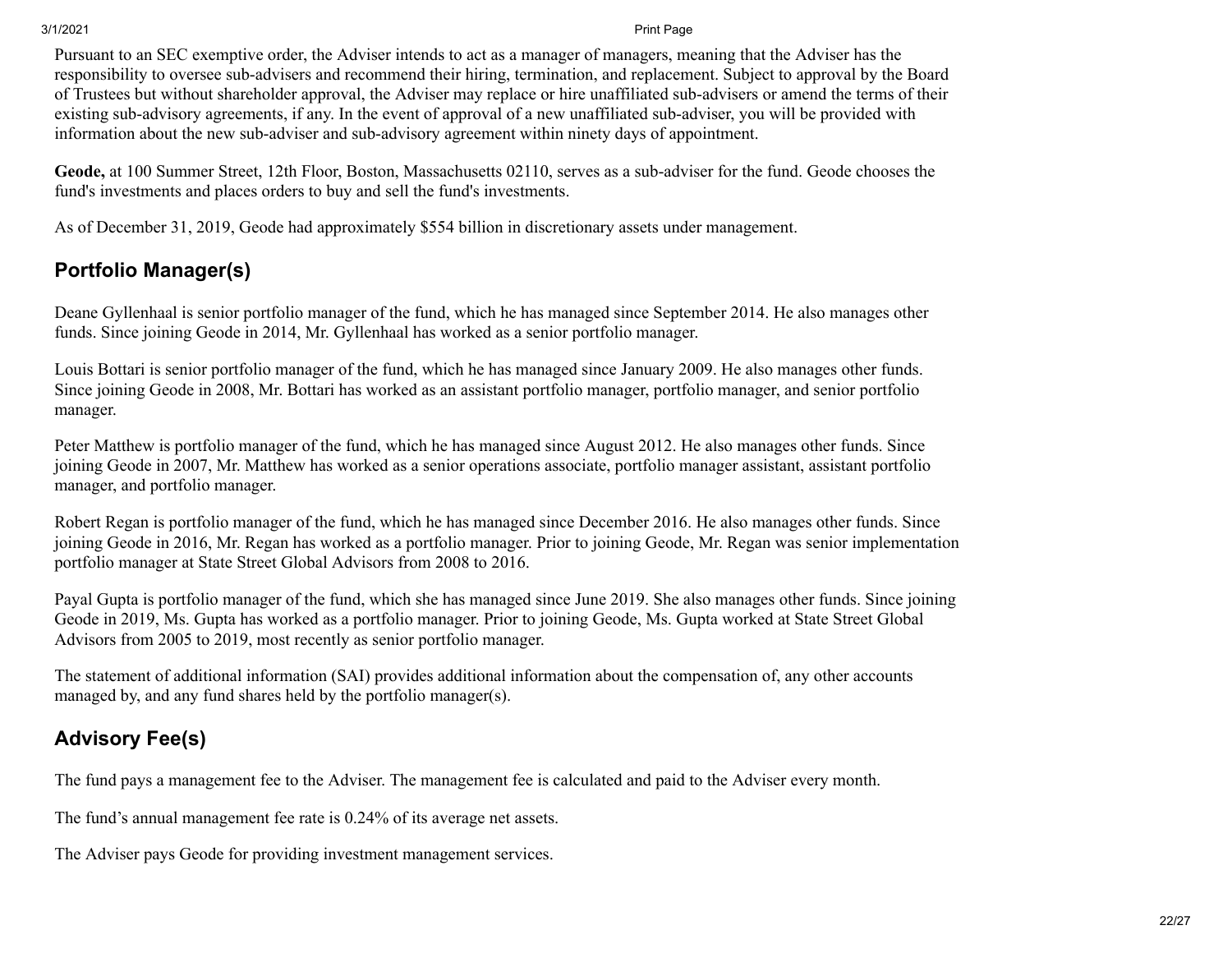The basis for the Board of Trustees approving the management contract and sub-advisory agreement for the fund is available in the fund's semi-annual report for the fiscal period ended May 31, 2020.

From time to time, the Adviser or its affiliates may agree to reimburse or waive certain fund expenses while retaining the ability to be repaid if expenses fall below the specified limit prior to the end of the fiscal year.

Reimbursement or waiver arrangements can decrease expenses and boost performance.

## <span id="page-22-0"></span>**Fund Distribution**

FDC distributes the fund's shares.

Intermediaries may receive from the Adviser, FDC, and/or their affiliates compensation for providing recordkeeping and administrative services, as well as other retirement plan expenses, and compensation for services intended to result in the sale of fund shares. These payments are described in more detail in this section and in the SAI.

#### **Distribution and Service Plan(s)**

While the fund will not make direct payments for distribution or shareholder support services, the fund has adopted a Distribution and Service Plan pursuant to Rule 12b-1 under the 1940 Act with respect to its shares. The Plan recognizes that the Adviser may use its management fee revenues, as well as its past profits or its resources from any other source, to pay FDC for expenses incurred in connection with providing services intended to result in the sale of shares of the fund and/or shareholder support services. The Adviser, directly or through FDC, may pay significant amounts to intermediaries that provide those services. Currently, the Board of Trustees of the fund has authorized such payments for shares of the fund.

If payments made by the Adviser to FDC or to intermediaries under the Distribution and Service Plan were considered to be paid out of the fund's assets on an ongoing basis, they might increase the cost of your investment and might cost you more than paying other types of sales charges.

From time to time, FDC may offer special promotional programs to investors who purchase shares of Fidelity® funds. For example, FDC may offer merchandise, discounts, vouchers, or similar items to investors who purchase shares of certain Fidelity<sup>®</sup> funds during certain periods. To determine if you qualify for any such programs, contact Fidelity or visit our web site at www.fidelity.com.

No dealer, sales representative, or any other person has been authorized to give any information or to make any representations, other than those contained in this prospectus and in the related SAI, in connection with the offer contained in this prospectus. If given or made, such other information or representations must not be relied upon as having been authorized by the fund or FDC. This prospectus and the related SAI do not constitute an offer by the fund or by FDC to sell shares of the fund to or to buy shares of the fund from any person to whom it is unlawful to make such offer.

# **Appendix**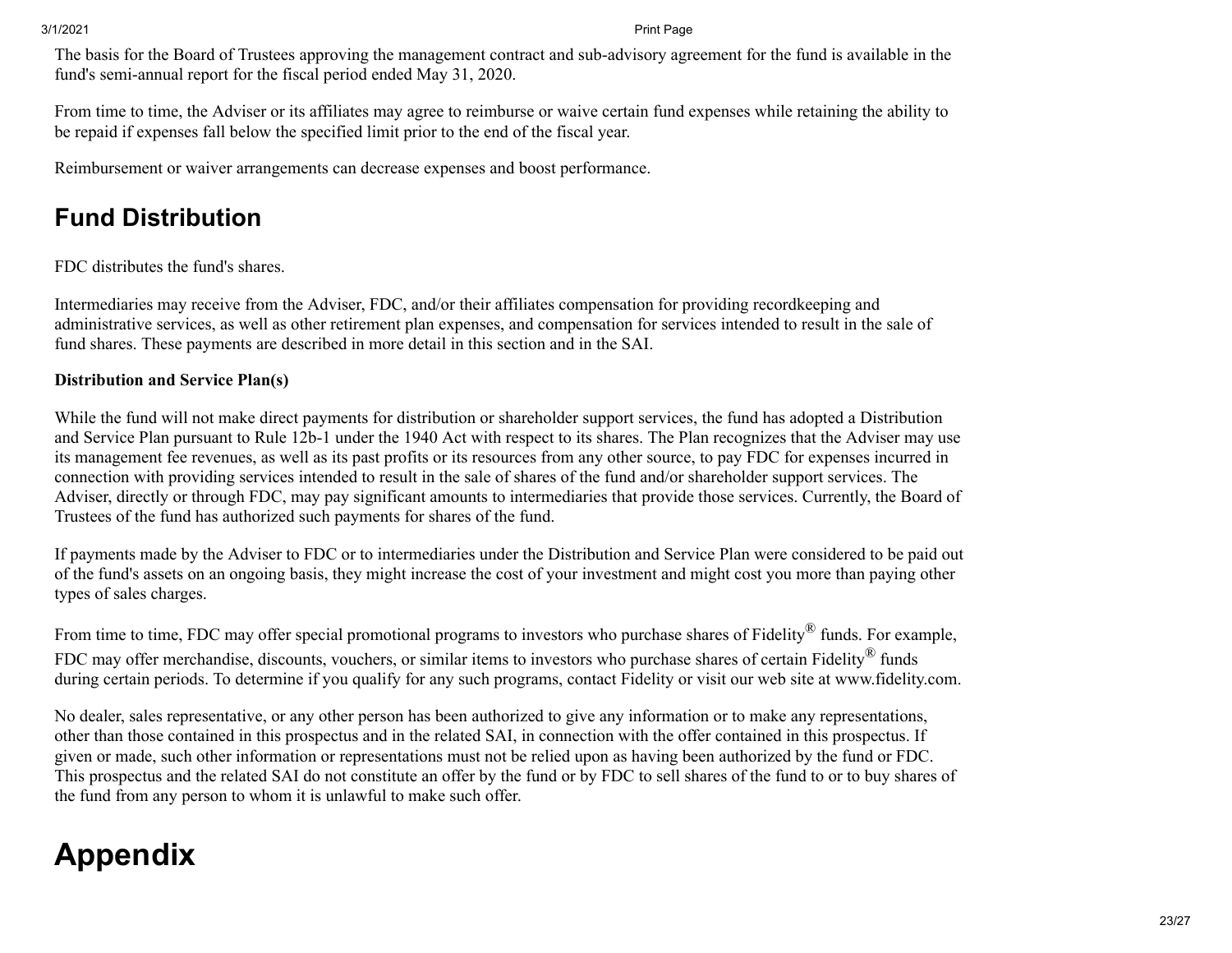## <span id="page-23-0"></span>**Financial Highlights**

Financial Highlights are intended to help you understand the financial history of fund shares for the past 5 years (or, if shorter, the period of operations). Certain information reflects financial results for a single share. The total returns in the table represent the rate that an investor would have earned (or lost) on an investment in shares (assuming reinvestment of all dividends and distributions). The annual information has been audited by Deloitte & Touche LLP, independent registered public accounting firm, whose report, along with fund financial statements, is included in the annual report. Annual reports are available for free upon request.

### **Fidelity Nasdaq Composite Index Fund**

| Years ended November 30,                              | 2020         | 2019        | 2018        | 2017                       | 2016        |
|-------------------------------------------------------|--------------|-------------|-------------|----------------------------|-------------|
| <b>Selected Per-Share Data</b>                        |              |             |             |                            |             |
| Net asset value, beginning of period                  | \$113.58     | \$96.86     | \$90.92     | \$70.45                    | \$67.89     |
| Income from Investment Operations                     |              |             |             |                            |             |
| Net investment income (loss) <sup>A</sup>             | 1.04         | 1.12        | .89         | .76                        | .78         |
| Net realized and unrealized gain (loss)               | 44.44        | 17.26       | 5.71        | 20.38                      | 2.80        |
| Total from investment operations                      | 45.48        | 18.38       | 6.60        | 21.14                      | 3.58        |
| Distributions from net investment income              | $(1.11)^{B}$ | (.81)       | (.64)       | (.65)                      | (.55)       |
| Distributions from net realized gain                  | $(3.86)^{B}$ | (.85)       | (.02)       | (.03)                      | (.48)       |
| <b>Total distributions</b>                            | (4.97)       | (1.66)      | (.66)       | $(.67)^C$                  | (1.03)      |
| Redemption fees added to paid in capital <sup>A</sup> |              |             |             | $\overline{\phantom{a}}$ D | .01         |
| Net asset value, end of period                        | \$154.09     | \$113.58    | \$96.86     | \$90.92                    | \$70.45     |
| Total Return <sup>E</sup>                             | 41.63%       | 19.55%      | 7.30%       | 30.26%                     | 5.43%       |
| Ratios to Average Net Assets F,G                      |              |             |             |                            |             |
| Expenses before reductions                            | .35%         | .35%        | .40%        | .41%                       | .42%        |
| Expenses net of fee waivers, if any                   | .29%         | .29%        | .29%        | .29%                       | .29%        |
| Expenses net of all reductions                        | .29%         | .29%        | .29%        | .29%                       | .29%        |
| Net investment income (loss)                          | .84%         | 1.10%       | .90%        | .94%                       | 1.20%       |
| <b>Supplemental Data</b>                              |              |             |             |                            |             |
| Net assets, end of period (000 omitted)               | \$10,165,899 | \$7,154,288 | \$6,002,333 | \$4,899,784                | \$2,715,137 |
| Portfolio turnover rate <sup>H</sup>                  | 17%          | 6%          | 15%         | 11%                        | 4%          |

<sup>A</sup>*Calculated based on average shares outstanding during the period.*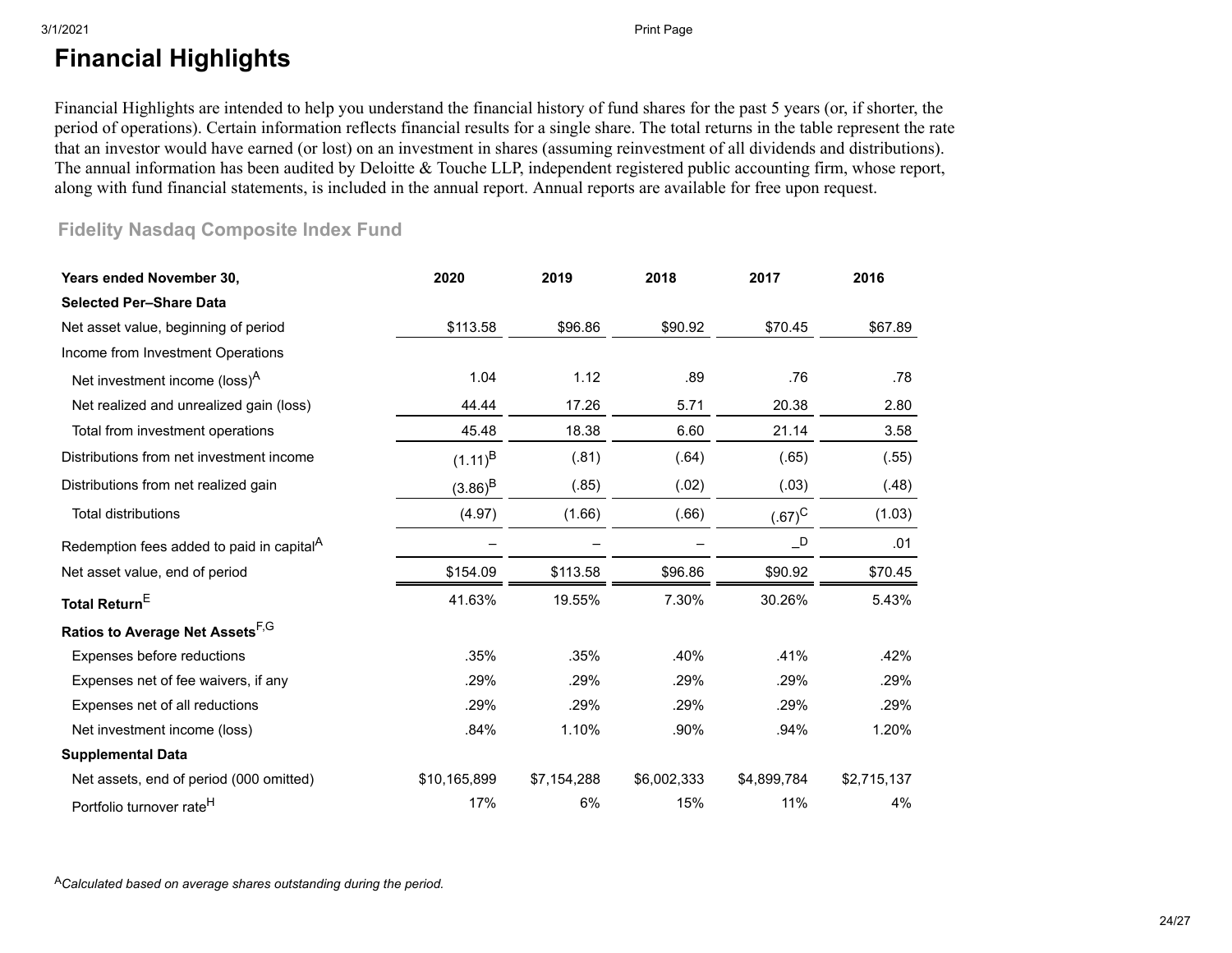<sup>B</sup>*The amounts shown reflect certain reclassifications related to book to tax differences that were made in the year shown.*

<sup>C</sup>*Total distributions per share do not sum due to rounding.*

<sup>D</sup>*Amount represents less than \$.005 per share.*

<sup>E</sup>*Total returns would have been lower if certain expenses had not been reduced during the applicable periods shown.*

<sup>F</sup>*Fees and expenses of any underlying mutual funds or exchange-traded funds (ETFs) are not included in the Fund's expense ratio. The Fund indirectly bears its proportionate share of these expenses. For additional expense information related to investments in Fidelity Central Funds, please refer to the "Investments in Fidelity Central Funds" note found in the Notes to Financial Statements section of the most recent Annual or Semi-Annual report.*

<sup>G</sup>*Expense ratios reflect operating expenses of the class. Expenses before reductions do not reflect amounts reimbursed, waived, or reduced through arrangements with the investment advisor, brokerage services, or other offset arrangements, if applicable, and do not represent the amount paid by the class during periods when reimbursements, waivers or reductions occur.*

<sup>H</sup>*Amount does not include the portfolio activity of any underlying mutual funds or exchange-traded funds (ETFs).*

## <span id="page-24-0"></span>**Additional Index Information**

**The Nasdaq Composite Index®**measures all Nasdaq® domestic and international based common type stocks listed on The Nasdaq Stock Market<sup>®</sup> (Nasdaq<sup>®</sup>). Oversight responsibility for the Index, including methodology, is handled by Nasdaq.

FMR has entered into a license agreement with Nasdaq to use the Index.

The Product(s) is not sponsored, endorsed, sold or promoted by NASDAQ, Inc. or its affiliates (NASDAQ, with its affiliates, are referred to as the "Corporations"). The Corporations have not passed on the legality or suitability of, or the accuracy or adequacy of descriptions and disclosures relating to, the Product(s). The Corporations make no representation or warranty, express or implied to the owners of the Product(s) or any member of the public regarding the advisability of investing in securities generally or in the Product(s) particularly, or the ability of the Nasdaq Composite Index<sup>®</sup> to track general stock market performance. The Corporations' only relationship to Nasdaq, Inc. ("Licensee") is in the licensing of the Nasdaq®, Nasdaq Composite Index®, Nasdaq Composite®, The Nasdaq Stock Market<sup>®</sup>, the Nasdaq Composite<sup>®</sup> trademarks, and certain trade names of the Corporations and the use of the Nasdaq Composite Index®, which is determined, composed and calculated by NASDAQ without regard to Licensee or the Product(s). NASDAQ has no obligation to take the needs of the Licensee or the owners of the Product(s) into consideration in determining, composing or calculating the Nasdaq Composite Index<sup>®</sup>. The Corporations are not responsible for and have not participated in the determination of the timing of, prices at, or quantities of the Product(s) to be issued or in the determination or calculation of the equation by which the Product(s) is to be converted into cash. The Corporations have no liability in connection with the administration, marketing or trading of the Product(s).

THE CORPORATIONS DO NOT GUARANTEE THE ACCURACY AND/OR UNINTERRUPTED CALCULATION OF THE INDEX OR ANY DATA INCLUDED THEREIN. THE CORPORATIONS MAKE NO WARRANTY, EXPRESS OR IMPLIED, AS TO RESULTS TO BE OBTAINED BY LICENSEE, OWNERS OF SHARES OF THE FUND, OR ANY OTHER PERSON OR ENTITY FROM THE USE OF THE INDEX OR ANY DATA INCLUDED THEREIN. THE CORPORATIONS MAKE NO EXPRESS OR IMPLIED WARRANTIES, AND EXPRESSLY DISCLAIM ALL WARRANTIES OF MERCHANTABILITY OR FITNESS FOR A PARTICULAR PURPOSE OR USE WITH RESPECT TO THE INDEX OR ANY DATA INCLUDED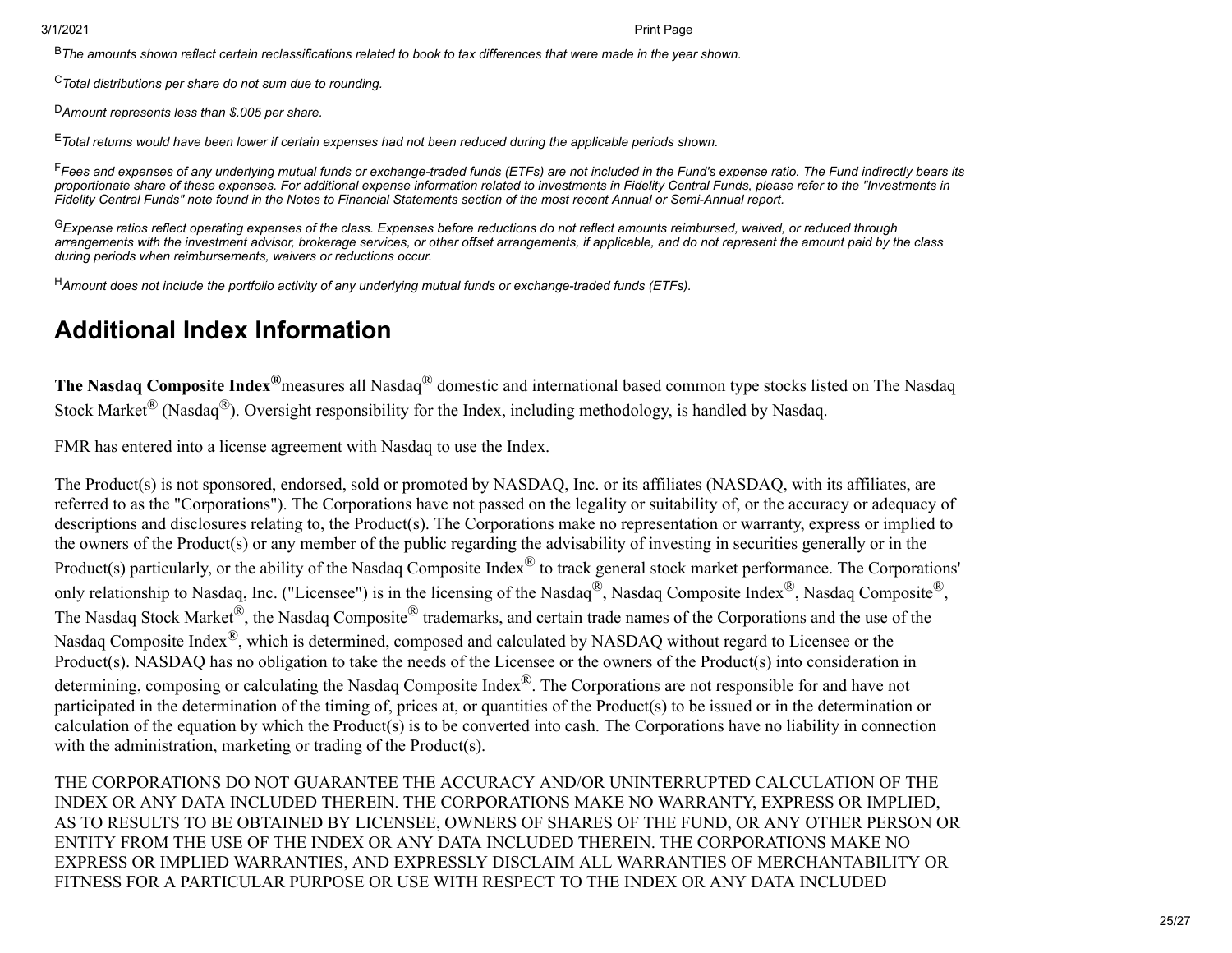#### THEREIN. WITHOUT LIMITING ANY OF THE FOREGOING, IN NO EVENT SHALL THE CORPORATIONS HAVE ANY LIABILITY FOR ANY LOST PROFITS OR SPECIAL, INCIDENTAL, PUNITIVE, INDIRECT, OR CONSEQUENTIAL DAMAGES, EVEN IF NOTIFIED OF THE POSSIBILITY OF SUCH DAMAGES.

Additional information regarding the index is available on www.nasdaq.com.

#### **IMPORTANT INFORMATION ABOUT OPENING A NEW ACCOUNT**

To help the government fight the funding of terrorism and money laundering activities, the Uniting and Strengthening America by Providing Appropriate Tools Required to Intercept and Obstruct Terrorism Act of 2001 (USA PATRIOT ACT), requires all financial institutions to obtain, verify, and record information that identifies each person or entity that opens an account.

**For individual investors opening an account:** When you open an account, you will be asked for your name, address, date of birth, and other information that will allow Fidelity to identify you. You may also be asked to provide documents that may help to establish your identity, such as your driver's license.

**For investors other than individuals:** When you open an account, you will be asked for the name of the entity, its principal place of business and taxpayer identification number (TIN). You will be asked to provide information about the entity's control person and beneficial owners, and person(s) with authority over the account, including name, address, date of birth and social security number. You may also be asked to provide documents, such as drivers' licenses, articles of incorporation, trust instruments or partnership agreements and other information that will help Fidelity identify the entity.

You can obtain additional information about the fund. A description of the fund's policies and procedures for disclosing its holdings is available in its SAI and on Fidelity's web sites. The SAI also includes more detailed information about the fund and its investments. The SAI is incorporated herein by reference (legally forms a part of the prospectus). The fund's annual and semi-annual reports also include additional information. The fund's annual report includes a discussion of the fund's holdings and recent market conditions and the fund's investment strategies that affected performance.

For a free copy of any of these documents or to request other information or ask questions about the fund, call Fidelity at 1-800-544- 8544. In addition, you may visit Fidelity's web site at www.fidelity.com for a free copy of a prospectus, SAI, or annual or semiannual report or to request other information.

The SAI, the fund's annual and semi-annual reports and other related materials are available from the Electronic Data Gathering, Analysis, and Retrieval (EDGAR) Database on the SEC's web site (http://www.sec.gov). You can obtain copies of this information, after paying a duplicating fee, by sending a request by e-mail to publicinfo@sec.gov or by writing the Public Reference Section of the SEC, Washington, D.C. 20549-1520. You can also review and copy